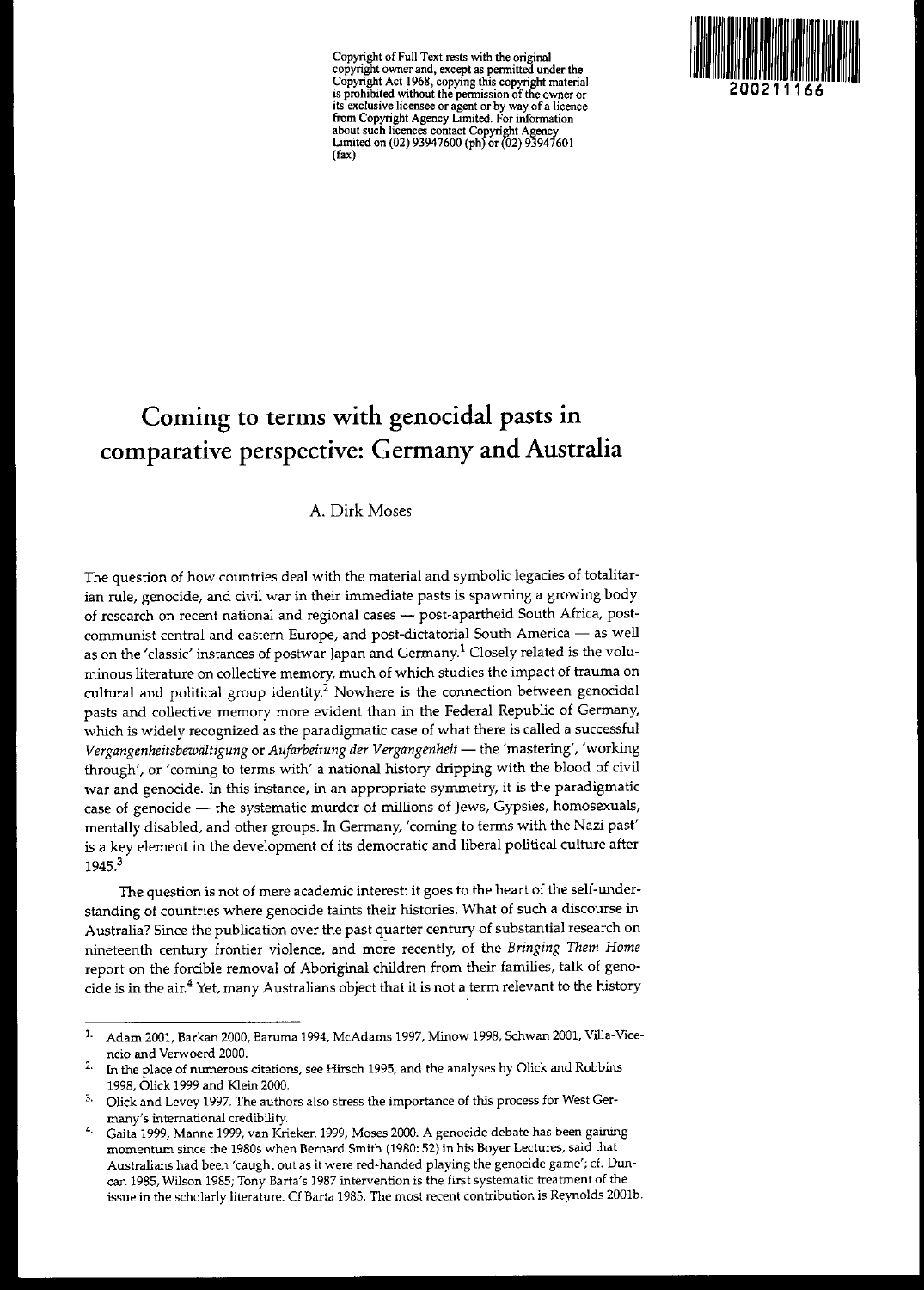**of their country, and they hold a post-genocidal reckoning to be unnecessary, even mischievous and divisive.<sup>5</sup> Moreover, the conservative and right-wing opponents of the** genocide concept contend that it is a weapon deployed by a 'new class' of left-liberal intellectuals to establish (or reinforce) its supposed cultural hegemony. The debate has **now reached a stalemate with ri'i:al factions of the intelligentsia now disputing the very** facts of Australian history.

**This article argues that the process of 'coming to tenns with the past' in Australia** can be productively stimulated by considering the German experience with which it **has important similarities as well as differences. But before analysing each case in turn,** it is necessary to refer to the relevant literature in anthropology and the sociology of knowledge to clarify the issues underlying the public-intellectual struggles that com**prise Australia's 'culture wars'.**

#### National origins, symbolic capital, and the perpetrator trauma

The issue at stake is the nation-building project, which requires mythic origins (cosmog**enies). Such origins are necessary for nation-building because they permit the 'narration** of the nation' by conjuring the illusion of a 'continuous narrative of national progress' **that renders natural the construction of 'a people' by obscuring the contingent and arti**ficial nature of that construction. $6$  As Etienne Balibar points out, 'The myth of origins **and national continuity ... is** ... **an effective ideological form, in which the imaginary** Singularity of national formations is constructed daily by moving back from the present **into the past'.<sup>7</sup> Moreover, cosmogenies are used to repair the social fabric. Thus, in relation to traditional societies, Mircea Eliade identified their function in prOViding models of exemplary conduct that could be reiterated to 'create the world anew' when group decline was perceived or social healing was required. Despite obvious differences betw'een such societies and the modern world, Eliade's observation contains a telling** insight. Members of nation-states may not invest their rituals and myths with supernat**ural powers, but its origins are sacred nonetheless because 'in one way or another one** "lives" myth, in the sense that one is seized by the sacred, exalting power of the events recollected or re-enacted'. $8$  'Coming to terms with the past' disables this integrative **power by linking the nation's origins to catastrophes, like genocide and civil war, in its recent past.**

But who mobilises this discourse? Conservatives claim that the privileged, left-lib**eral acaden:ic elite in the universities purveys guilt and shame about the past to its own** advantage. Is this true? Sociologists like Alvin Gouldner used the term 'new class' to refer both to the technocrats that administer modem capitalism and to the humanisti**cally-oriented cosmopolitan intelligentsia that tries to establish its influence by setting** the moral and symbolic agenda of the nation's collective consciousness.<sup>9</sup> Similarly, **Pierre Bourdieu argues that the leftist intelligentsia comprises the dominated faction of** a dominant class in which bourgeois elites hold sway.<sup>10</sup> In terms of his elaborate theory

 $\frac{5}{6}$ . Clendinnen 2001.

<sup>6.</sup> Bhaba 1990: 1; Attwood 2000.

<sup>7.</sup> **Balibar 1991: 87. Barn Attwood 1996 has made a similar argument.**

<sup>&</sup>lt;sup>8.</sup> Eliade 1963: 19.

**<sup>9.</sup> Gouldner 1979.**

**<sup>10.</sup> Bourdieu 1984: 120. Cf. Milner 2000.**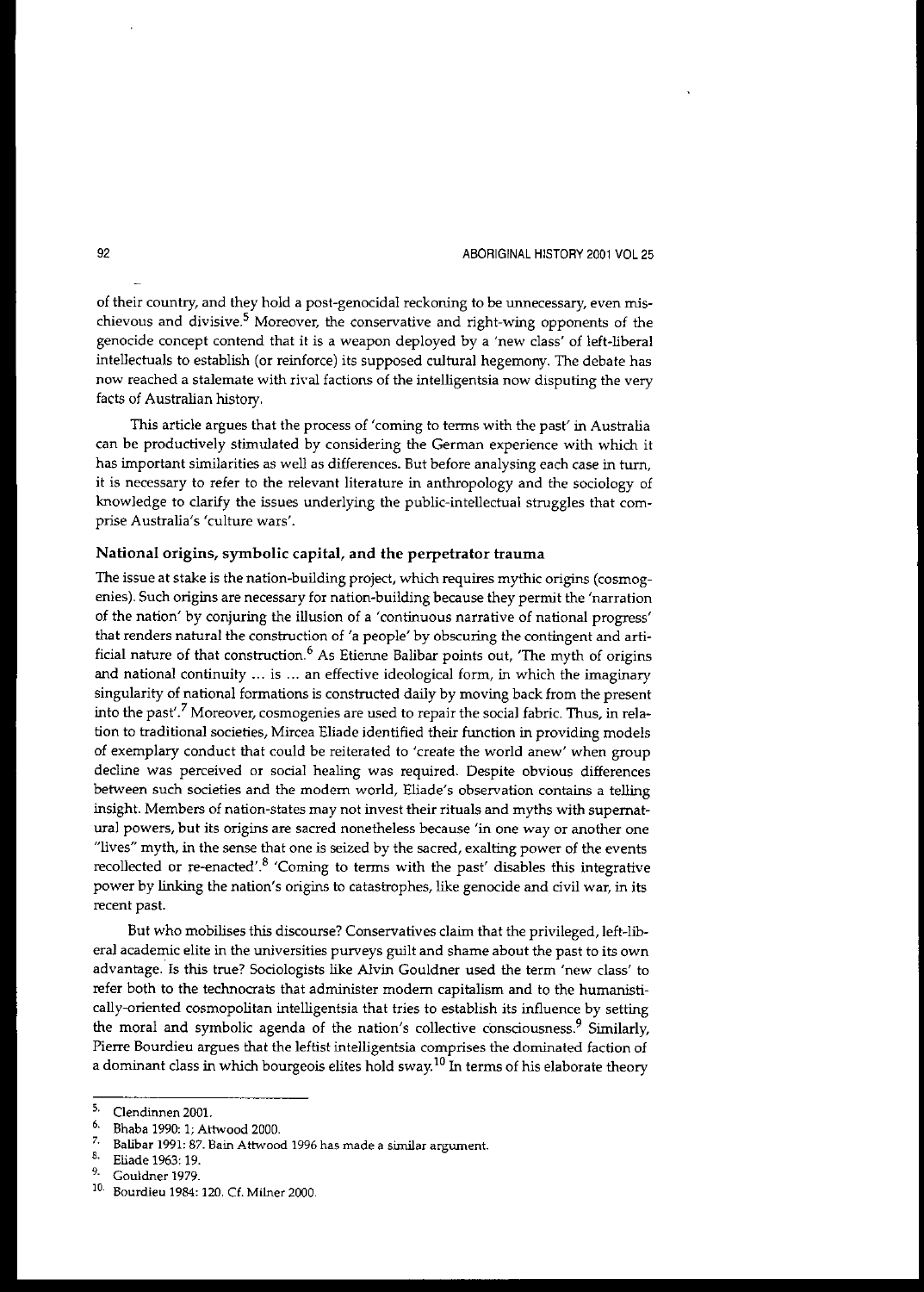of capital (economic, social, cultural, symbolic) and social class, he maintains plausibly that both sectors of the dominant class engage in struggles with one another for symbolic capital to define, and thereby make, social reality.  $\widetilde{H}$  But the motivation and actual role of the subordinate intelligentsia in power struggles remains unclear.<sup>12</sup> In fact, because symbolic capital is the means by which direct forms of domination by other **capitals are obscured, and is therefore a derivative rather than an autonomous power in** its own right, Bourdieu discounts the analysis of ideologies in themselves.<sup>13</sup> Yet, while the respective positions of rival factions of the intelligentsia in the intellectual field are **obviously relevant considerations, his theory needs to be complemented by an account of the powerful emotions and ideological commitments that drive intellectuals.**

In order to understand the ideological heat in debates about national origins, it is necessary to turn to the concept of 'perpetrator trauma' developed by Cathy Caruth, Richard Bemstein, and lan Assmann with reference to Freud's Moses *and monotheism.* After the Israelites murdered Moses, they reverted initially to their old polytheistic religion, only later turning to Moses's monotheism. The trauma was experienced by the **descendants of the perpetrators when they realised the crime their ancestors had com**mitted. Caruth uses this idea to suggest that perpetrator trauma is delayed or latent, because at the moment of the deed the subject does not realise what it is doing. Subse**quently, the perpetrator-collective suffers 'traumatic recall' as the deed, which is only constituted as such in public memory, enters the consciousness of the population.<sup>14</sup> And the perpetrator trauma continues to haunt the perpetrator-collective until it becomes narratable into a new legitimating story and constitutes part of its selfunderstanding.**

In this article, I argue that the perpetrator trauma is at once the source of indignation experienced by some intellectuals at the suffering inflicted by the collective to which they belong, and the mechanism by which they liberate themselves from domination by the **technocratic bourgeoisie and national-conservative intellectuals. I argue, further, that the critical public discussion this liberation unleashes about national origins is instrumental** in the *political humanisation* of the polity, which hitherto has been in thrall to the legitimating myths of the national-conservative intellectuals<sup>15</sup> Yet the moral sensitivity that drives left-wing intellectuals can mean that it develops legitimating myths of its own. Consequently, it is necessary to distinguish the senses in which 'coming to terms with the past' is used. On the one hand, it is referred to as a process of honest and critical reckoning with a tainted national past. On the other, it is often used as a partial and moralistic discourse

<sup>11.</sup> Bourdieu 1987: 131.

**<sup>12,</sup> Bourdieu's argument even becomes circular and appeals positivistically to 'reality' as a limit to the classificatory ambitions of intellectual groups: 'In the struggle to make a vision of the world universally known and recognized, the balance of power depends on the symbolic capital accumulated by those who aim at imposing the various visions in contention, and on the extent to which these visions are themselves grounded in reality'. Bourdieu 1987: 15. See also Bourdieu 1989.**

**<sup>13.</sup> Bourdieu 1998: 47, Bourdieu 1977: 188. Mark Davis's 1999 perceptive study of Australian cultural elites,** *Ganglands,* **makes a similar argument to Bourdieu, contending that intellectual rivalry can be explained along generationallines.**

**<sup>14.</sup> Bernstein 1998, Caruth 1995, Assmann 1997,1999. See LaCapra 2001 for a discussion** of history **and trauma in general.**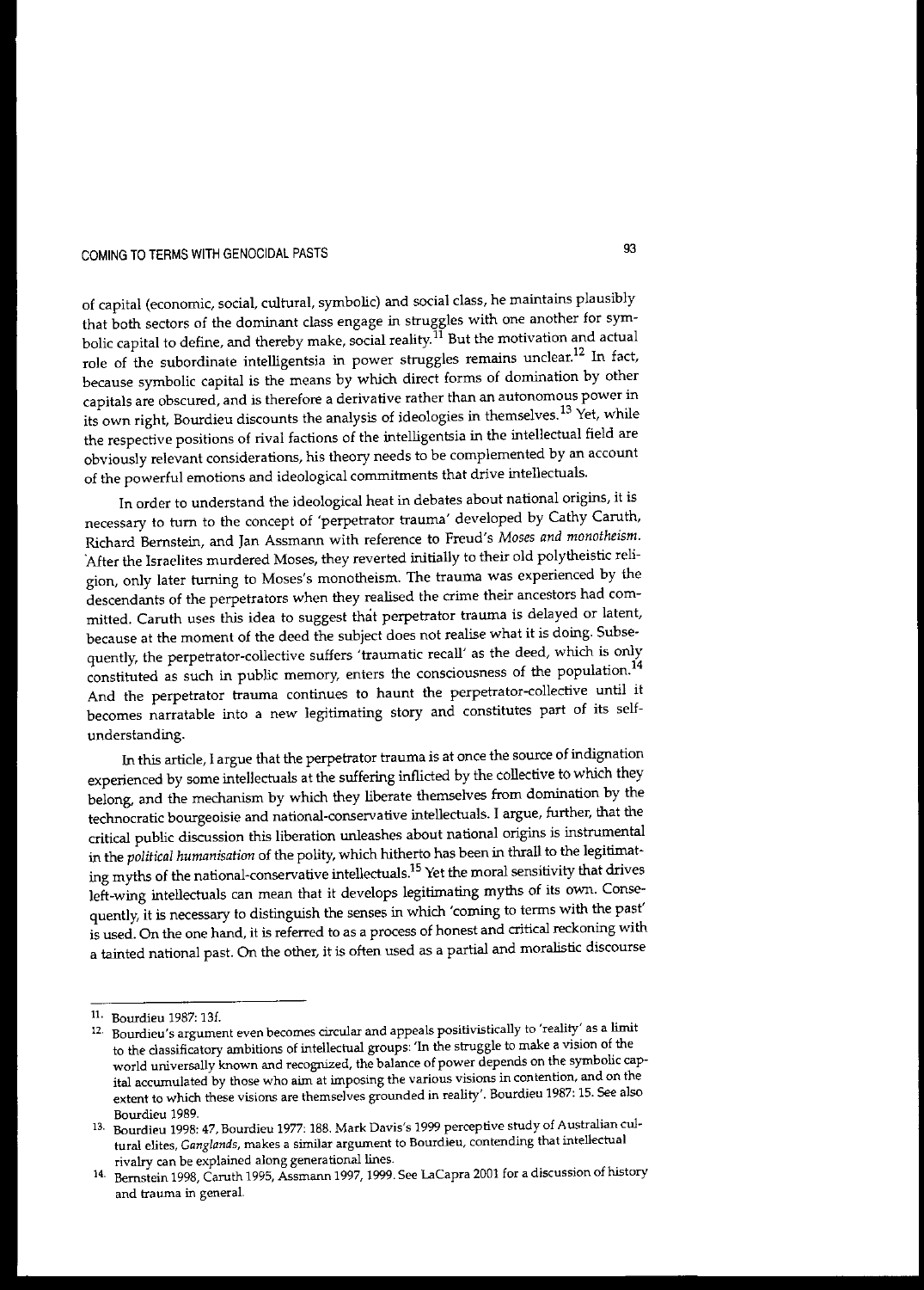by oppositional intelligentsia in its struggle for symbolic capital in the intellectual field. Usually, leftist intellectuals will link the two senses of the tenn by claiming to be agents of the overarching process, thereby equating political humanisation with their domination **of symbolic politics and influence in policymaking. The West German case, however,** shows that political-moral progress is a by-product of a public sphere, in which critical reason functions, which means that neither faction of the intelligentsia is able to dominate the other.

### The creation of a German 'self critical community'

The Federal Republic had two myths of origin: the moral legitimacy of the republican foundation in 1949, and the viability of German national identity itself. The former was more important for liberals, the latter for conservatives. Although many conservatives were not enamoured of the new Federal Republic's parliamentary liberalism in 1949, the intensity of the cold war in the Federal Republic meant that liberals and conserva-. **tives shared an anti-Communist orientation that affected their 'answer' to the Nazi** past. For both limited their reckoning with the past to legal and constitutional matters, prosecuting war criminals (tempered by generous amnesties in the 1950s), paying reparations to Israel, and banning extremist parties on the left and right. Although liberals **were by no means aggressive nationalists, even they did not want to abandon a sense of positive continuities with the German past. After all, they represented the liberal parlia**mentary traditions that could be traced to the first half of the nineteenth century. **Conservatives, for their part, did their utmost to disentangle Nazism from German tra**ditions by blaming the left and mass democracy for the plebeian Hitler who was, they insisted, a socialist of sorts. They did not deny the Nazi crimes, but laid the blame for their commission at the feet of 'modernity' rather than their cherished nationalist tradi**tion. The answer to the Nazi past was to maintain pride in positive German national** traditions and its latest garb, the anti-Communist Federal Republic.

Leftist critics attacked both these myths of origin. First, they argued that, because the course of German history had culminated in Nazism and organised mass murder, national traditions were irredeemably tainted. Consequently, they urged radical economic and political change along democratic socialist lines. Second, when these hopes were dashed by foundation of the Federal Republic in 1949, they indicted it as a 'resto**rationist' regime whose continuities with the Nazi system were as significant as the** differences, if not more so.<sup>16</sup> It was no coincidence, they averred, that many erstwhile Nazis had found a comfortable home in West Germany.<sup>17</sup>

Typologically, such critics were oppositional, cosmopolitan intellectuals who were **moved by shame and indignation for what their countrymen and women had done.**

<sup>15.</sup> **Although narratives of such progress are unfashionable, indeed, inexplicable for many intellectuals, when seen in light ofGermany's moral collapse in the Nazi years, the Federal Republic's political humanisation is readily apparent. Foucault is often cited as authority for the proposition that regimes of truth replace one another without moral progress, yet his own What is enlightenment' shows that in fact he did believe in the hypergood (Charles Taylor) of human autonomy and that he saw important gains for this ideal in postvvar EW'ope. Foucault** 1984: 46f.

<sup>16.</sup> **Wippermann 1976.**

<sup>17.</sup> **Barta 1989, Habermas 1996, Frei 1999.**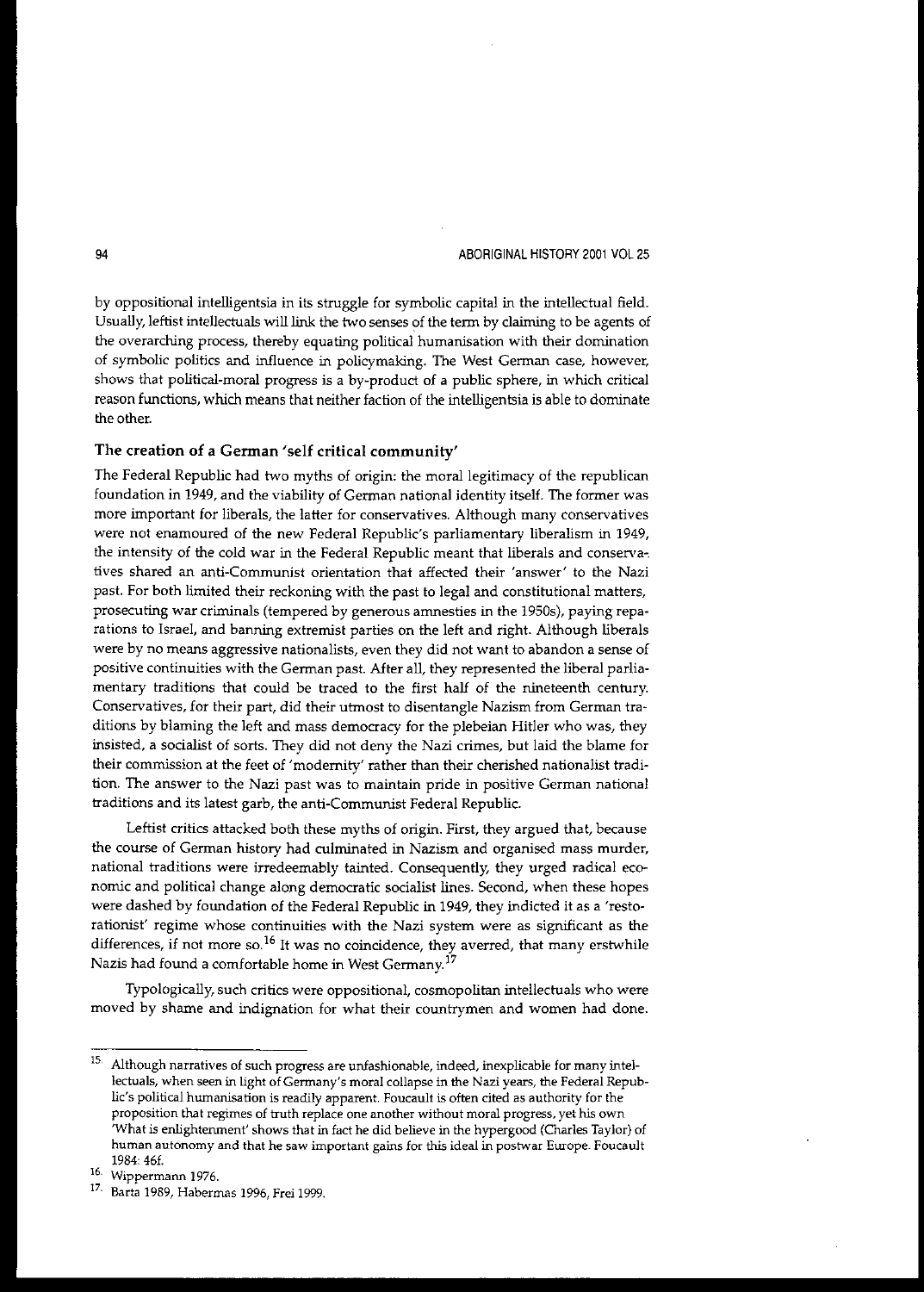They were the agents of traumatic recall in the Federal Republic, sentinels of Holocaust memory and **solidarity with the countless victims of Germans.18Ever suspicious of perceived fascist continuities, they began the 'culture of vigilance' - critics called it 'alarmisrn' - against perceived backsliding into 'bad old German ways' in culture and** politics.

Their project also entailed remaking German subjectivity. Heavily influenced by Alexander and Margarete Mitscherliches' socially-applied psychoanalysis, as well as by theories of mass culture and fascism of the recently returned Frankfurt School, the **appositional intelligentsia developed an emphatic post-national, even anti-national,** subjectivity. For the problem was not only capitalism, but also the specifically German cultural pathoJogies of the 'authoritarian personality' and underdeveloped, weak ego that sought compensation in strong leadership and the collective security (the *Wir-Gefühl:* 'we feeling') of group identity.<sup>19</sup> The main thesis of the Mitscherliches' famous book, *The inability* to *mourn* (1967), was that West Germans were caught in a debilitating melancholia, as they were unable to mourn for, and thereby work through, the **narcissistic collective love objects of Hitler and the German nation. Melancholia, or** depression, was the poisoned fruit of a blocked mourning process, which, if successfully negotiated, released the subject from its libidinal fixation on the love object **and permitted a new investment to be made. In the postwar context, the Mitscherliches** were appalled by the continuing nationalist orientation of West Germans they thought **was preventing them from engaging in antifascist politics and democratic socialist reconstruction. 'The inability to mourn' became the prime explanatory device by which** the German left proclaimed its post-national credentials and with which it sought to **reconfigure the subjectivities of other West Germans.**

The fascinating feature of the West German confrontation with the Nazi past is not only how this minority position became institutionalised in public memory and inscribed in personality structures by the 1990s, but also its twisted path and the attenu**ated manner in which it occurred. For unlike recent explanations that stress the victory** of the dissident wing of the intelligentsia, $^{20}$  a kind of compromise between the warring **factions in fact has been reached. This process becomes explicable by examining MO** aspects of this institutionalisation. The first is generational change. The post-national subjectivity became the norm for the majority of the most celebrated postwar political generation, the sixty-eighters, born in the 1940s and therefore in lesser need of the integrating power of founding myths of Federal Republic than their 'nazified' parents.<sup>21</sup> Because they regarded Nazism as archetypically German, their loyalty moved to uni**versal values, which Jiirgen Habermas, the most Significant theorist of this orientation, celebrates as the fru.it of a post-conventional (ie post-national) identity.22 In their** profound alienation from the national culture and institutions of West Germany, they

 $\frac{18.}{19.}$  Geyer 1996.

**<sup>19.</sup> Mitscherlich 1975 (English edition). I discuss the theory in Moses 1999; see Jay 1973 for the Frankfurt School and psychoanalysis. Moeller 1996 and Maier 1993 challenge the thesis that the 19505 were years of silence about the Nazi past.**

**<sup>20.</sup> Geyer 1996, Albrecht et al. 1999.**

**<sup>21.</sup> Marcuse 1998. Marcuse's new book (2001) is an indispensable analysis and survey** of post-war **West German reckoning with the Nazi past.**

**<sup>22.</sup> Habermas 1990; the sociologist Bernard Giesen calls it a 'Holocaust identity': Giesen 1998.**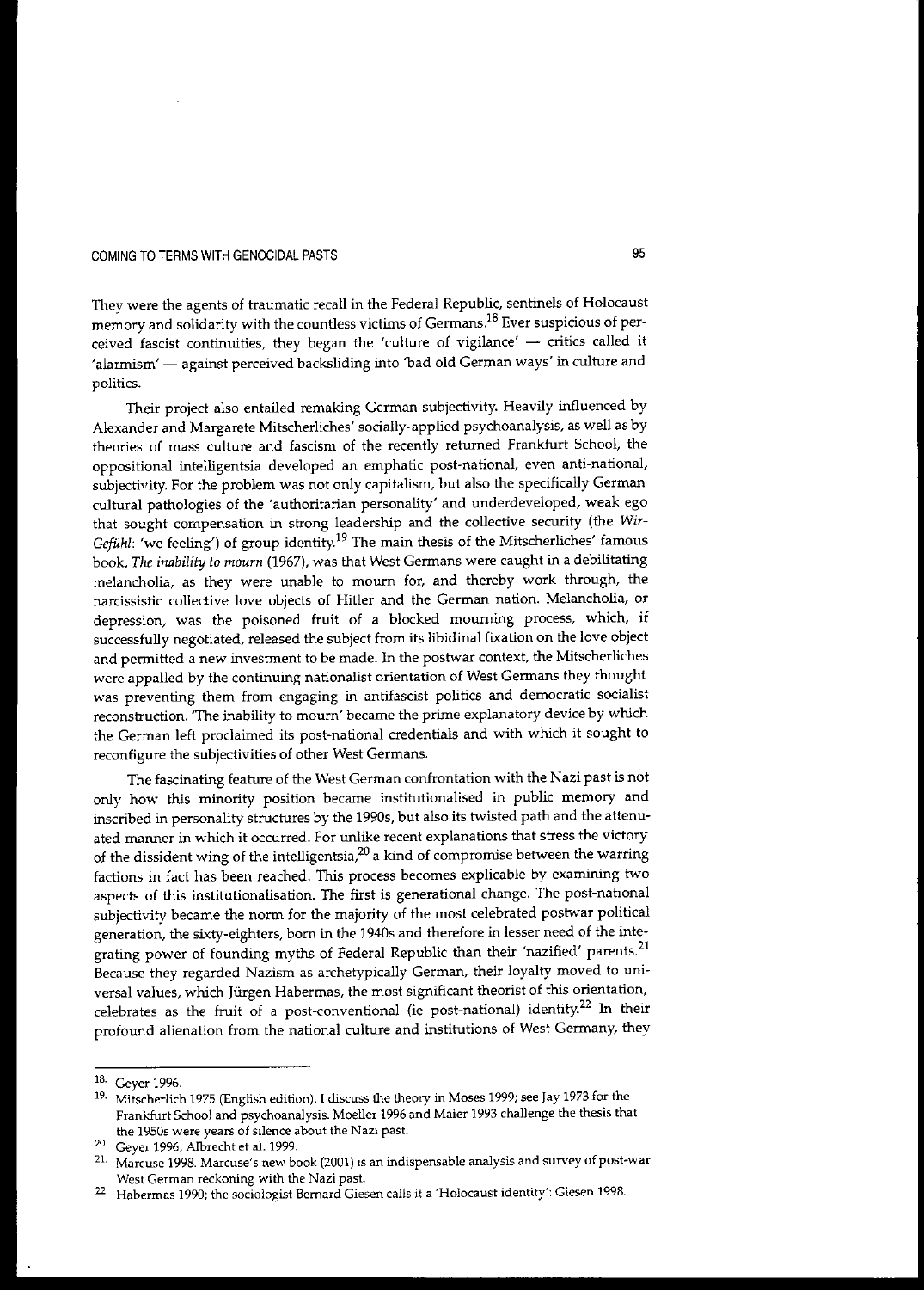exhibited the main symptoms of the perpetrator trauma. Their sympathies lay not with their compromised parents and their national tradition, but with the victims of National **Socialism.**

This transfer of loyalties, however, did not signal a balanced or healthy posture towards the past. For in the 1970s, these victims were not necessarily Jews. In fact, the militant anti-Zionism and anti-Americanism ('U5A=5A SS') of the sixty-eighters (and **by extension, the German left) meant that they saw communists and workers as the** Nazi regime's prime targets.<sup>23</sup> And by facilely identifying themselves with these victims to avoid the moral pollution bequeathed to them by their parents, some sixty**eighters joined the terrorist 'armed struggle' against the 'fascist' West German state,** committing dozens of murders along the way, while many others of their generational cohort sympathised with the cause.<sup>24</sup> Their sour reaction to the collapse of East Germany in 1989-90 showed that many sixty-eighters still hoped that the German **Democratic Republic could have moved in a democratic socialist direction rather than join the West. As some commentators wryly noted, it was now the turn of the sixtyeighters to mourn for the love object of a united socialist Germany.25 The destruction of** the national-conservatives myths of origin by the perpetrator trauma does not mean that the bearers of the trauma necessarily have the 'answer' to the riddles of history.

**Because of such excesses in the 19705, many liberals who had been reformers in the previous decade entered into an alliance with conservative professors and intellec**tuals, decrying the 'new elite' that had entered the universities, schools and media and had supposedly taken control of the country.<sup>26</sup> Until the 1980s, Holocaust memory remained undetermined as the leftist intelligentsia rethought the meaning of the past **and posture towards Israel, while liberals and conservatives waged trench warfare against them on university committees. In the context of the cold war, however, the left's main weapon remained the claim of the Wliqueness of the Holocaust, because it** entailed the bankruptcy of the national ideal and implied the country's negative myth of origin. And debates about the Holocaust are always also debates about the viability **of a German national identity as the well-known historical controversies of the 1980s** and 1990s show: the Historians' Debate of 1986, the Goldhagen Debate of 1996-97, the **discussion on the travelling exhibition on the war crimes of the German Army and on** the Berlin Holocaust Memorial in the late 1990s.<sup>27</sup>

Consequently, when Helmut Kohl's conservative Christian Democrats returned to power federally in 1982, they proclaimed a 'spiritual-moral change' *(geistige-moralische Wende)* to make good the damage the 'the intellectuals' had inflicted on the national fabric. Instead of 'emancipation' they preached 'identity', and conservative historians

**<sup>23.</sup> Diner 1993: 117ff, Marcuse 2001: 13. The German Democratic Republic claimed to have made a clean break with the nationalist past, and having smashed the capitalist substructure of fascism, it did not have any Nazi continuities with which to reckon. For this reason, it could, with a good antifascist conscience, help train Palestinian terrorists and conderrm the Federal Republic as an irredentist state. See Herf 1997.**

**<sup>24.</sup> Moses 1998b.**

**<sup>25.</sup> Lewis 1995, MUller 2000.**

<sup>26.</sup> Wipperman 1976, Schelsky 1975, Sontheimer 1976, Muller 2000.

**<sup>27.</sup> Maier 1998, Wiedmer 1999, Herbert 1999, Moses 1998b, Eley 2001, Bosworth 1993, Heer and Naumann 2000.**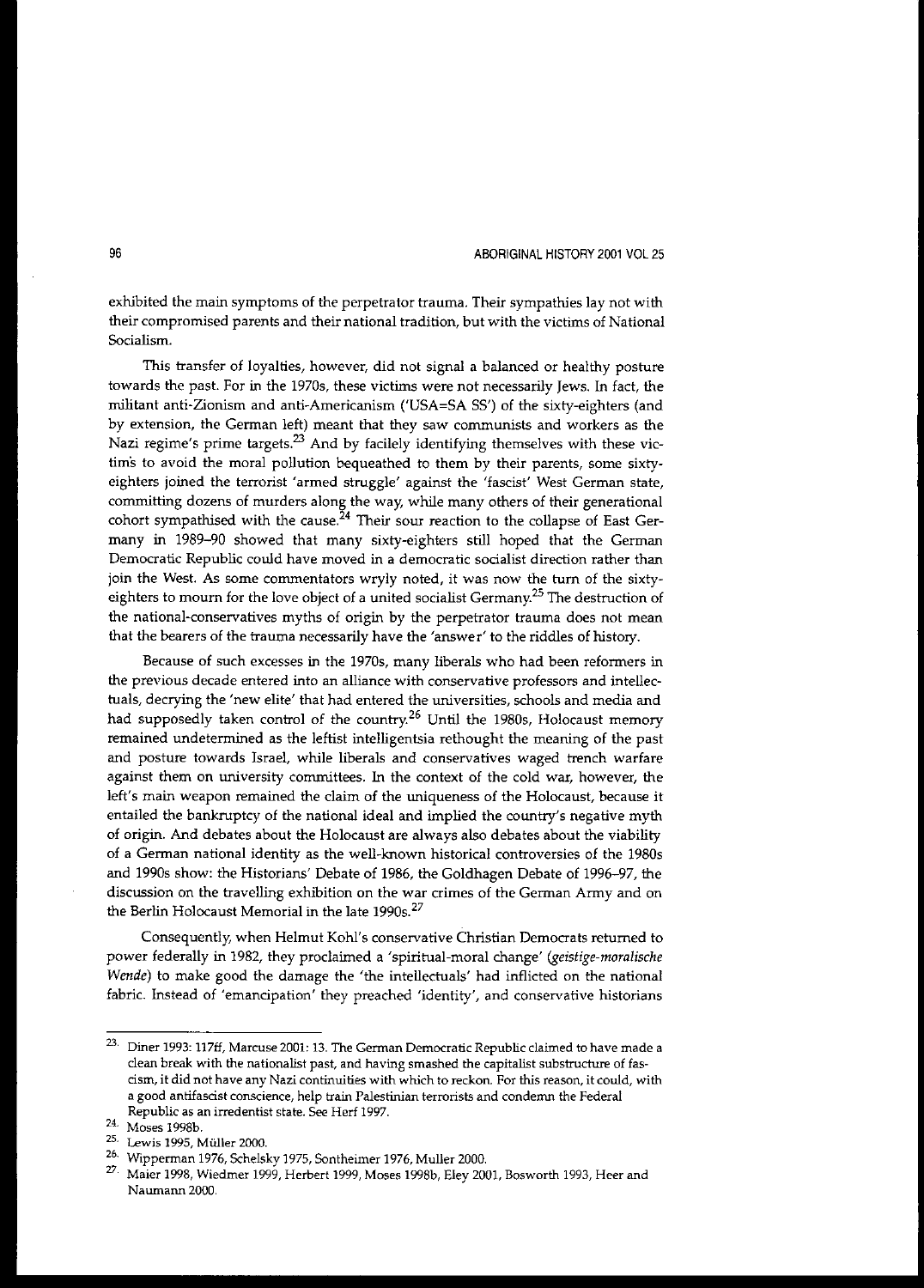made the same moves by challenging the new language of the uniqueness of the Holocaust that the cosmopolitan intelligentsia was beginning to institutionalise in the public sphere through prominent left-liberal newspapers 28

Yet the neo-nationalist campaign ultimately failed, most notably in the 'Historians' Dispute' and Bitburg affair of the mid-1980s, because liberal intellectuals sided **with leftists like Jiirgen Habermas. In their view, the nea-conservative instrurnentalisation** of the past for contemporary nationalist cultural politics was immoral and threatened to revive illiberal mentalities by its discursive affinities with far-right ideologues and movements. They attacked this defence of national myths of origin as **'relativising the Holocaust', 'normalising the past', and <sup>I</sup> apologetic'.29 As a result of this** new left-liberal alliance, the Holocaust has since become anchored in the Federal **Republic as a negative myth of origin, its new source of historicallegitirnacy. Two hun**dred and fifty sites of Holocaust mourning now exist there, and a football-field-sized **memorial to murdered European Jewry will soon be constructed next to the Reichstag** and Pariser Platz in Berlin. As lan Assmann observed, 'As a perpetrator trauma, Auschwitz is a latent experience. After the "material reality" of the facts became known immediately after the war, the "historical truth" needed decades to sink into general **consciousness and find appropriate forms of remembrance,.3o**

**Does this mean that the humanistic intelligentsia has prevailed? Have Germans** now engaged in the *Trauerarbeit* - the work of mourning urged by the Mitscherliches **\_ and detached themselves from their collective narcissism? Superficially, it appears as** if they have. The leftwing of the political class remains committed to universal values **and is suspicious of 'national interests', and its collective pride rests on the perception** of having successfully expedited the generational mission to remake German subjectiv**ity and institutionalise a kind of tempered antifascism.<sup>31</sup>**

**To be sure, the perpetrator trauma is essential to rupture the continuity of national** traditions by pointing out the criminality or ambivalence of the country's origins. But this is only part of the story. The discourse of 'mastering the past' is a necessary but **insufficient condition for political humanisation. Because political and moral communities are necessarily concrete and possess a diachronic consciousness, the abstract universalism of the German left and the radical historical rupture it entreats could never command a minimum consensus in the public sphere. The other key factor, then,** is the alliance between leftist and liberal intellectuals against the conservative-nationalist intelligentsia, because it permits the combination of the moral energy of the **perpetrator trauma with the commitment to the COWltry'S historical institutions that the** liberals represent.

Relevant here is the fact that liberals tend to employ the language of shame to refer to German crimes, while the left uses the language of guilt.<sup>32</sup> The former implies the continuity of the German cultural nation, while the latter, in an analogy with the psychoanalytic procedure of working through, is indentured to a protocol of redemp-

**<sup>28.</sup> Maier 1988.**

 $^{29}$ . Olick 1998.

Assmann 1999.

**<sup>31.</sup> Naurnann 2000.**

<sup>32.</sup> Schaap 2001.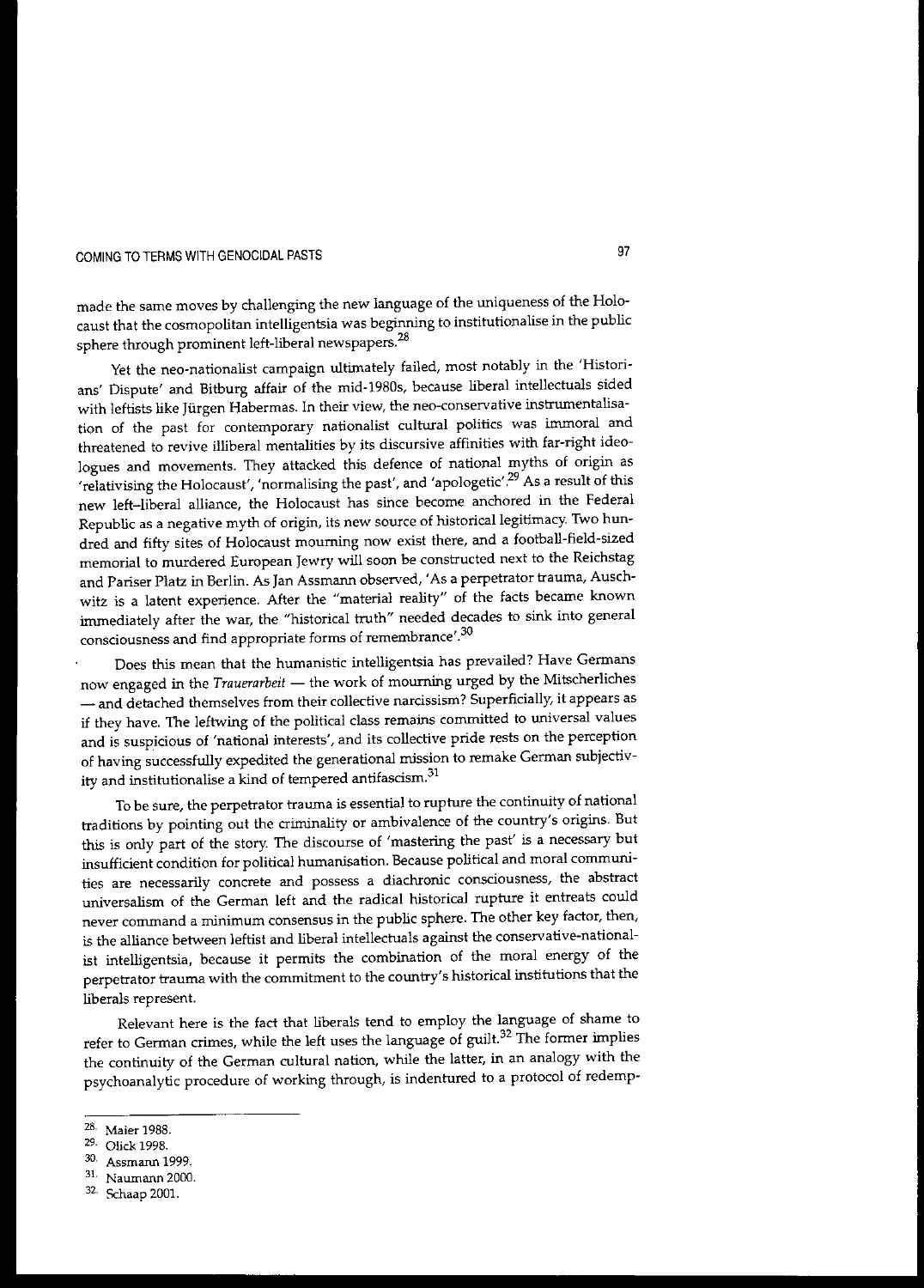tion that issues in a radical new identity. The liberal language of shame and regret **secures this continuity. Michael Walzer calls such a liberal universalism 'reiterated'** rather than abstract, because it is located within the national narrative that has been **purged of its potential criminality by the mediation of critical reflection. Cosmopolitanism becomes anchored in the subjectivities and structures of the society, and its citizens become rooted cosmopolitans, or 'cosmopolitan patriots', as Anthony Appiah has** recently advocated.<sup>33</sup>

**If one side cannot impose itself, how does the public sphere function? By referring** current problems to the perceived pathologies of the nation's history, it is the space in **which inherited traditions and discourses, as well as political, economic, and social structures, are scrutinised in light of universal principles. Since the war, Germans have** thrashed out the *contested lessons* of their past. A minimum consensus about the past, and therefore the present and future nature of German democracy, started to develop when both sides relativised their absolute positions. In the 1980s and 1990s, the left slowly gave up its dreams of a 'third way' between socialism and capitalism and began to desist from using the Holocaust to attack the foundation of the 1949 republic, so lib**erals and conservatives could accept the commemoration of the Holocaust as the** legitimating origin of the polity, which is henceforth constituted as an anti-genocidal **moral community and inheritor of positive German traditions. A 'self-critical commu-.** nity' (Homi Bhabha) emerges in which the open debate about the meaning of the past **provides the orientation in the present and a guide for the future.<sup>34</sup>**

**No one perspective on the past, then, whether nationalist or anti-nationalist,** affords a privileged perspective, conclusive answer, or knockdown argument. Rather **than the narrative closure implicit in absolute claims to 'master' or even conclUSively 'come to terms with the past', the comportment to history I claim to see in the German case is a continuous process of considering the various meanings of a genocidal past and what should be done about it. This is democracy based, not on an uncritical national continuity, nor on abstract norms that entail a temporal rupture and refounda**lion of the polity, but on the operationalisation of what the 'Sydney School' of political and legal philosophy calls 'critical public reason' and the 'jurisprudence of regret'.<sup>35</sup> **VVhat is noteworthy about such regret is its recognition that this process is an open**ended, critically hermeneutical relationship to national traditions. As the American legal philosopher Gerald Postema notes, 'This is *prophetic* memory, forcing the nation to **take an honest, inclusive look at its past, forcing it to face its hypocrisy. The power of** this criticism comes precisely from this fact that the principles it appeals to are historically grounded in the nation'. $36$ 

<sup>33.</sup> **Appiah 1997.**

<sup>34.</sup> Bhabha 1998.

<sup>35.</sup> **Ivison 2000, Webber 1995, Patton 1995.**

<sup>36.</sup> **Po.stema 1991: 1180. For the 'politics of regret', see Olick and Coughlin, forthcoming.**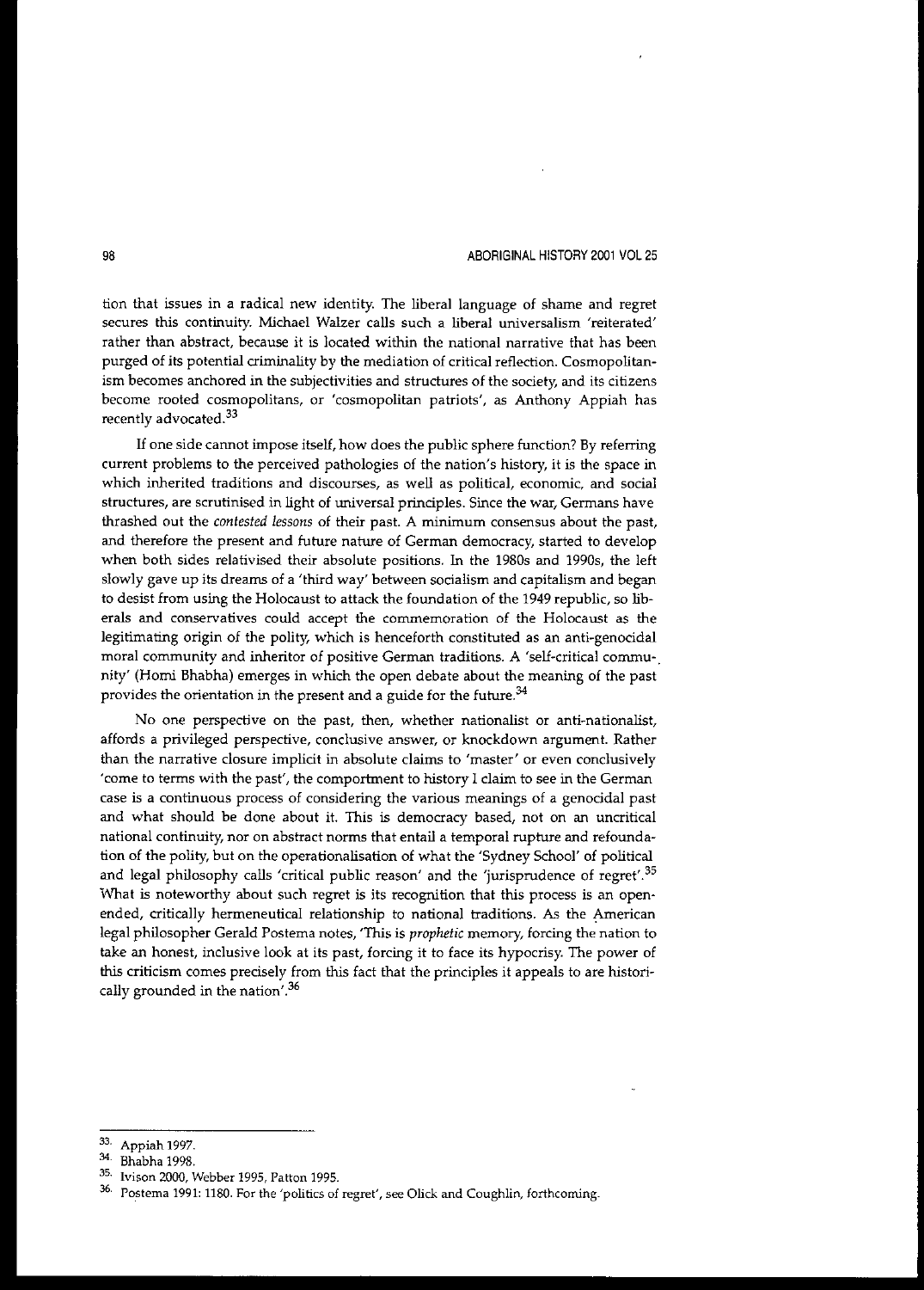### **Australia's 'history wars'**

Not for nothing have Australia's 'history wars' been called a 'foundational dispute'.<sup>37</sup> **Comparison with Germany reveals significant similarities and differences hetw'een the two cases.**

Let us begin with the former.

### **The** *similarities*

1 The Australian leftist intelligentsia also articulates the perpetrator trauma by consistently highlighting the dark aspects of the country's past. No less a figure than Manning Clark observed in the bicentennial year that 'Our history is in danger of **degenerating into yet another variation of oversimplification - a division of humanity** into "goodies" and "baddies"', although he clearly welcomed this 'radical literature' to counter the prevailing conformist and triumphalist nationalist teleology.<sup>38</sup> Clark's inter**vention, as one observer noted recently, 'was a piece over which the Liberal Party are still smarting', because it called on Australians to 'gain wisdom' by recognising the evil** that lay at the heart of their country's foundation, namely, the evil visited upon the **Aborigines, the convicts, and the environment.<sup>39</sup> Although Clark did not criminalise** the entire Australian past *per se,* the balance of his case was very much at the critical end of the spectrum, ridiculing mercilessly as he did the cherished ideals of Australian con**servatism. For the 'myth about the beneficial role of British civilization' needed to be** ruptured, he pleaded, so Australians could 'choose what we like from the baggage train of our past, and take what we want into the future'.4o The country's origin, far from **heroic, was poisoned. Clark's was a call, in effect, to start again, to refound the country.**

2 As in Germany, the left gained a presence in the institutions of cultural trans**mission, especially the universities. More so than Germany, however, such advances in** the intellectual field were conferred with official legitimacy. The then Labor Party Prime Minister, Paul Keating, and his speech-writer, the historian Don Watson, were highly sensitive to race issues, and in 1992 Keating delivered his so-called 'Redfem Speech' in which he publicly avowed 'our' (ie European-Australian) responsibility for the lethal practices and policies towards Aborigines in the past. $41$  The contemporaneous Mabo judgement reinforced the new public language with the much-quoted words that the dispossession of the Aborigines was 'the darkest aspect' of Australian history that had bequeathed a legacy of 'unutterable shame'. Mabo represented a fundamental chal**lenge to the nationalist-conservative myth of white settlement.<sup>42</sup>**

**3 The response of conservative intellectuals was also reminiscent of their German counterparts. In tenns very much like Helmut Kohl when he came to power in** 1982, John Howard and right-wing intellectuals sought to repair the damage they perceived to have been done by the cosmopolitan intellectuals and the Labor Party after the Coalition won the Federal election in 1996.<sup>43</sup> And, as in Germany, a victory for the

- **41. Keating 1995, Watson 2000.**
- **42. Attwood 1996.**

<sup>37.</sup> Beilharz 2001, 68.

<sup>38.</sup> Clark 1988, 13.

<sup>39.</sup> **McKenna 1997: 18.**

<sup>40.</sup> Clark 1998, 12, 15.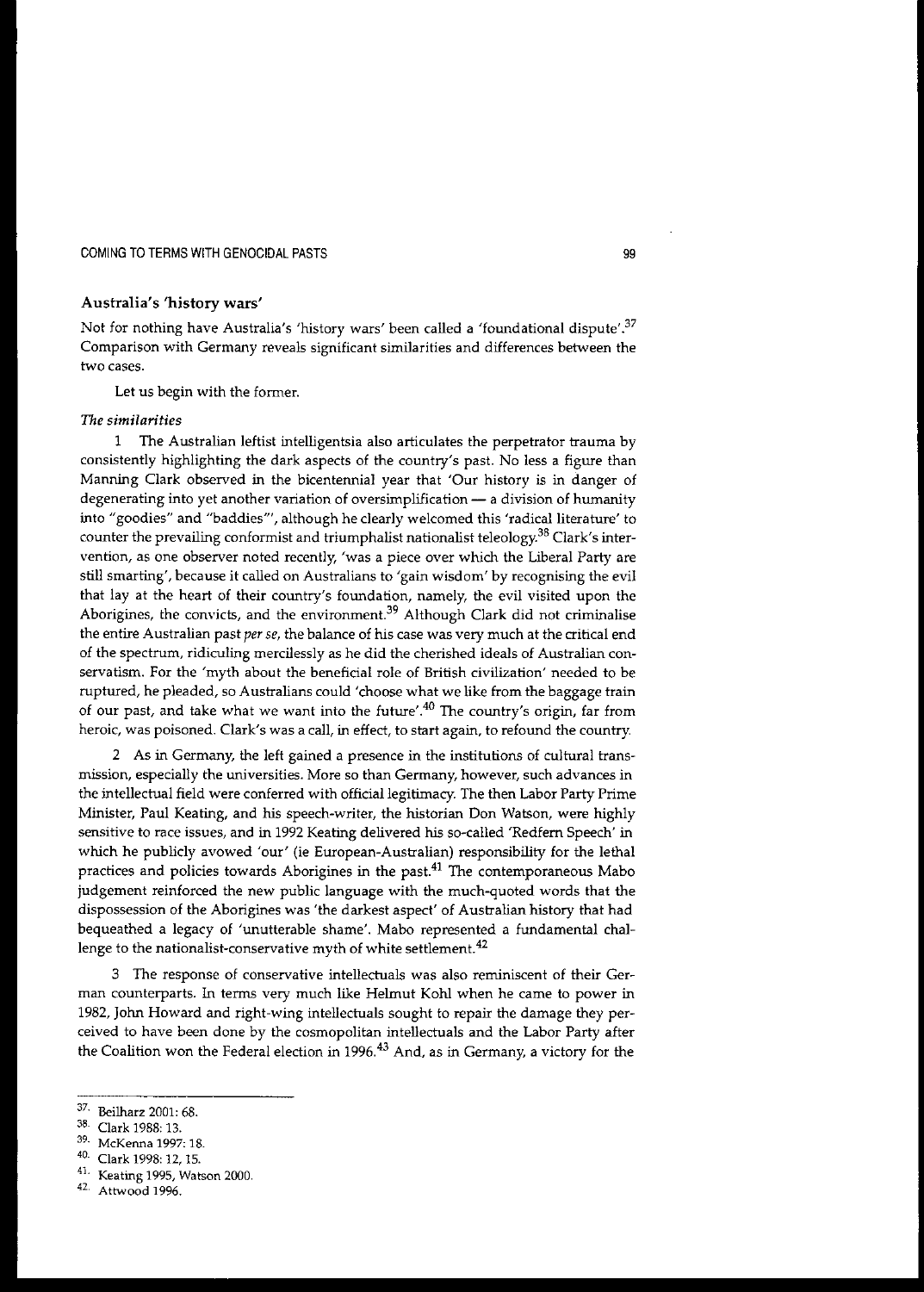**conservatives was accompanied by mobilisation further to the right in the form of** Pauline Hanson and her One Nation Party.

**In order to understand the conservatives' reaction, it is necessary to appreciate their sense of impotence in the public sphere, a syndrome acutely analysed by Ghassan** Hage, who calls their political language a 'discourse of decline' that reflects a real loss of **symbolic power.<sup>44</sup> As in the controversy over Asian immigration in the 19805, the histo**rian Geoffrey Blainey has provided the coalition parties with the analysis and metaphors it uses to challenge the left's definition of public language regarding Aboriginal issues in the 1990s. Unlike some, he does not deny the reality of frontier massacres and dispossession but seeks to disable the left from blaming the British in a criminal manner by setting the conflict in a world-historical context. In a similar way, the German historian Ernst Nolte hoped to take the sting out the leftist claim about the **Holocaust's Wliqueness. Where for Nolte the dialectic of revolution and counter-revolu**tion unleashed in 1789 was the world-historical drama in which Germany merely **played a role, for Blainey the real action was the 'unique confrontation in recorded his**tory' of British modernity and its system of land use, and the Aborigines with their **incompatible culture. It was not a matter, then, of evil, avaricious Britons vanquishing** the innocent, peaceful, and ecologically responsible natives, but an unavoidable, even tragic chapter of world history.<sup>45</sup>

Because Blainey is too clever and sensitive to deny the suffering inflicted by whites, it needs to be balanced by white suffering and redeemed by a greater good.<sup>46</sup> This theodicy is Australian civilisation itself. In a century of totalitarian genocide and **mass killing, Australia was one of the few countries to retain its democratic system of government; its brutally harsh environment was rendered viable and prosperous by the Europeans, its farms fed millions beyond its shores. It is 'one of the world's success stories'. Consequently, Australians can be 'proud' (rather than ashamed) of their national** achievement.<sup>47</sup> This is the argument with which modern conservatism reformulates the myth of origin to see off the critical scholarship of the last generation. 'I do not feel it is accurate or fair to portray Australia's history since 1788 as little more than a disgraceful **record of imperialism, exploitation, and racism', Prime Minister John Howard wrote** recently. 'Such a portrayal is a gross distortion, and deliberately neglects the overall **story of great Australian achievement that is there in our history to be told,.48**

Rescuing this theodicy has meant that the conservative government colludes with conservative intellectuals, just as Kohl's government did in the 1980s. Most recently, it takes the form of the intriguingly named 'Bennelong Society', formed in 2000 by figures **around the** *Quadrant* **magazine and senior government and former ministers to influ**ence public opinion and policy debates. Part of their manifesto is to ensure that 'decent respect be shown to individuals, religious bodies and governments in Australia who

**<sup>43.</sup> Howard 1996a.**

<sup>44.</sup> Hage 1998.

**<sup>45.</sup> Blainey 1993, Maier 1988, Moses 2001b.**

**<sup>46.</sup> On mythologies of white victimhood, see.Curthoys 1999.**

<sup>47.</sup> Blainey 1993: 15.

**<sup>48.</sup> Howard 2000.**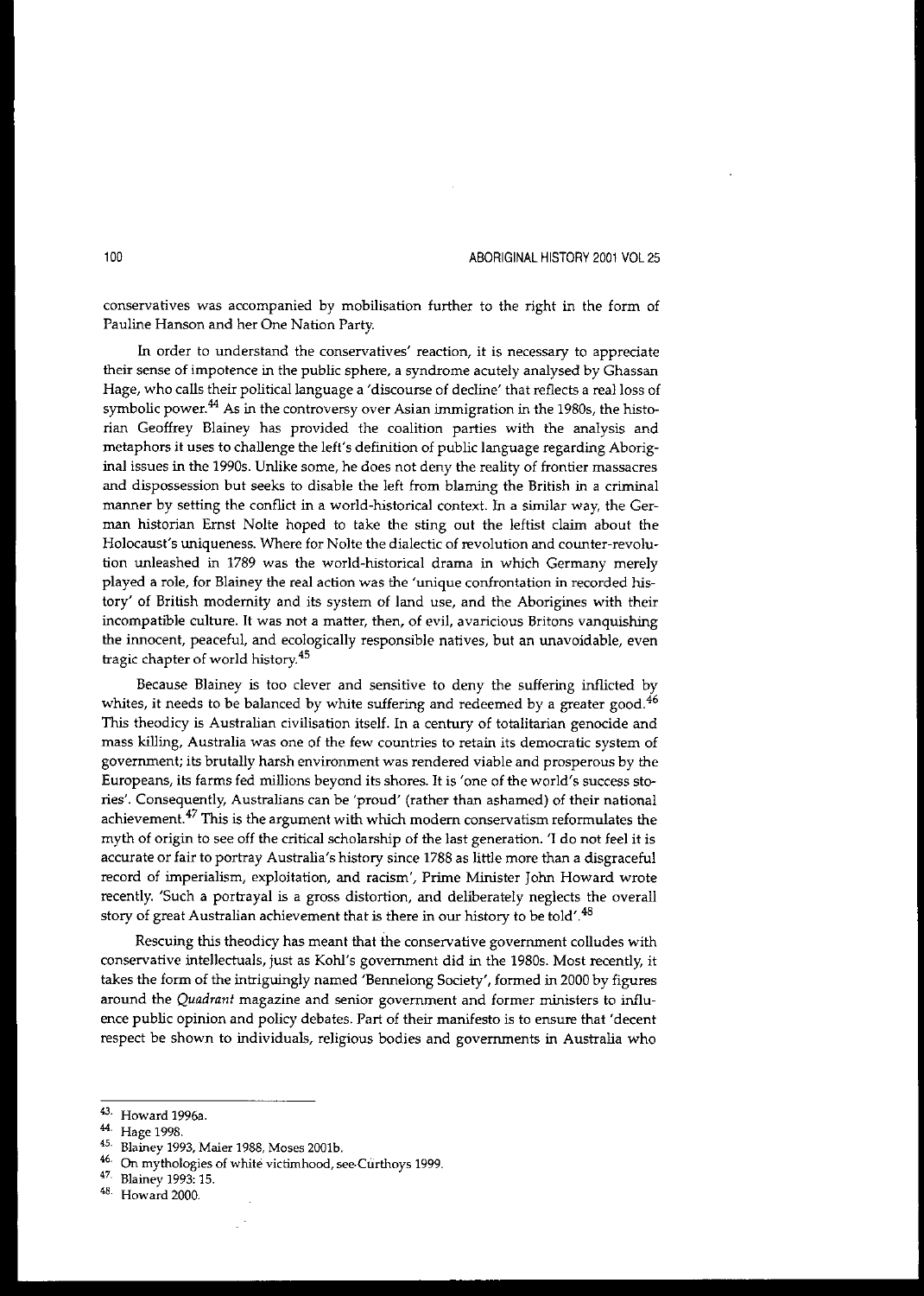have tried to share with Aborigines what they thought were the best things in their way of life'. $49$ 

**4 The genocide issue has become the functional equivalent of the uniqueness of** the Holocaust in Germany: the blemish that soils the myth of origin by preventing it from doing the magic work of social integration and healing. Just when it appeared that conservatives thought they had regained control of the historical and national agenda **in the mid-1990s, their complacency was shattered by a spectacular instance of trau**matic recall, the *Bringing Them Home* report on the Stolen Generations in 1997, which **also received considerable international attention, including screaming headlines in** Germany of 'Australia's Holocaust'.<sup>50</sup> The return of the repressed came not in the form of records of frontier violence, but in the largely twentieth century phenomena of **eugenicist and assimilationist programmes in which thousands of 'mixed-blood'** Aboriginal children were forcibly removed from their families. What is more, the report **argued that even the postwar assimilation policies were genocidal in terms of the** United Nations Convention on the genocide.

Conservative commentators were quick to identify the meaning of this accusation. Ron Brunton of the far right Institute of Public Affairs averred that 'the genocide "finding" has been greeted with joyous acclaim by those people in the universities, churches, and other usually suspect institutions who know in the depth of their bowels that Australia is bad'51 In other words, it threatened to cede symbolic power back to the rival intelligentsia and undermine, once again, the national myth of origins, especially since **the removal policies were expedited in the name of Australian civilisation. 52 Bnmton** himself made the link between genocide and national viability explicit: 'If Australia is **to maintain its dignity as a nation, it cannot afford to have a second"genocide" finding** made against it'.<sup>53</sup> Another Institute of Public Affairs contributor, Patrick Morgan, artic**ulated the same fear: 'The adversary view of Australia undermines belief in our nation** and deprives us of a *raison d'être* - it causes internal collapse from pointless guilt and remorse,.54 The *Bringing Them Home* report, a newspaper columnist complained, was a piece of 'cultural defamation'.<sup>55</sup> Keith Windschuttle is upset by the 'charge that the British colonisation of this country was a process comparable to the Nazi destruction of the Jews in Europe'.56 Earlier, he had expressed his concern about the 'movement on the **left' that threatens 'the most far-reaching proposals for the reorganisation and even the** eventual break-up of the Australian nation'57 McGuinness also objects strongly to 'hysterical claims of genocide', 'the bemoaning of the past', and to the intellectuals whom he derides as 'inner-urban ferals'.<sup>58</sup> 'The essence of [my] message is that there has been much exaggeration', he continued, 'the invention of charges like genocide and holo-

- 54. Morgan 1999, 12.
- **55. Sheehan 200l.**
- 56. Windschuttle 2000b: 21.
- **57. Windschuttle 2000a: 8.**
- **58. McGuinness 2000.**

<sup>49.</sup> Partington 2000.

<sup>50.</sup> Schmid 2000, Decoust 2000, Romeo 2000, Kieman 2000.

<sup>51.</sup> Brunton 1998: 20.

**<sup>52.</sup> Van Krieken 1999.**

**<sup>53.</sup> Brunton 1998: 24.**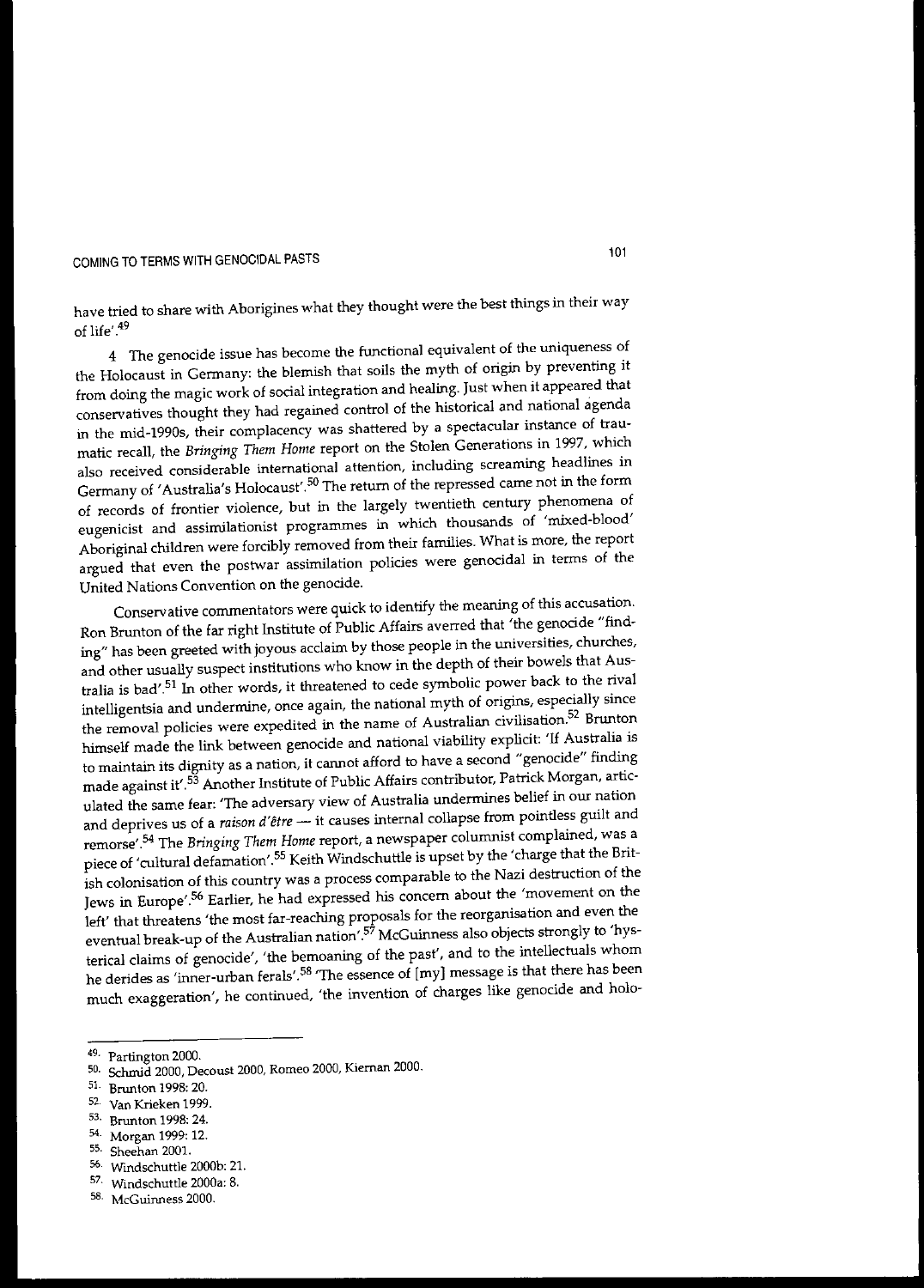**caust has been a matter to impose a kind of moral ascendancy intended to stifle policy** debate'.<sup>59</sup>

The intractability of the 'culture wars' in Australia lies in the fact that McGuinness **is both right and wrong: the genocide charge, at least for certain episodes of Australian** history, is true, and it does cede leftist and liberal intellectuals symbolic capital. Such **shifts, however, cannot account for the existential fears that such conservatives express. The Mitscherlich account of the relationship between individual and collective identity explains why nationalised subjects experience a loss in self-esteem when the national** ego ideal is damaged. In the Australian case, the extremism of statements by Brunton, Morgan and Windschuttle suggests that this analysis should be extended by asking **whether such figures experience castration anxiety, that is, a fantasised danger to their** genitals symbolised by the national ideal that makes them feel powerful and good about themselves.

5 In yet another similarity with the German experience, when such evidence of **genocide, or at least genocidal rhetoriC, is uncovered, as in the eugenicist policy** announcements of the 19305, it is placed at the feet of the rival intellectual tradition. 'It **is true that some of the policy makers and administrators were in past years motivated** by notions of eugenics and Darwinian ranking of races', McGuinness conceded. But with a historical magic wand he determined that 'this was the orthodoxy of the left and **the progressive social engineers, not of conservative governments'.60 The point is not, however, whether conservative or progressive governments instituted such policies,** but that they were formulated in the service of a nationalist project of Australian civili**sation. It is this continuity for which contemporary conservatism stands and that is now** at issue. But McGuinness is impervious to such logic. Any ill that now threatens the nation-building project is automatically split off from his own intellectual commitments and emotional investments. Accordingly, the problems of Aborigines today are not the poisoned fruit of two centuries of racism, but of the separatist, anti-assimilationist polices of 'do-gooder' intellectuals and public servants like HC Coombs. And so we end up with surely the most bizarre inversion of the historical scales when McGuinness claims that the 'continual desire to argue that they [Aborigines] have been subjected to **genocide and are deserving of infinite and eternal compensation' is the 'sophisticated racism' of the white elite.<sup>61</sup>**

6) We know that in Germany the consensus about the uniqueness of the Holocaust was only won with the consent of liberals during the 19805. In a telling parallel, the **intellectuals doing the naming on the genocide issue in Australia since 1997 have been** liberals and left-liberals, in particular the political scientists Robert Manne and Colin Tatz and the philosopher Raimond Gaita.<sup>62</sup> As editor of *Quadrant*, Manne turned the

<sup>59.</sup> McGuinness 2000b. Phillip Knightley (2000: 107) made this implausible equation. Quite cor**rectly, no-one else makes this claim: there was no Holocaust in Australia.**

**<sup>60.</sup> McGuinness 2000a: 2. '**

**<sup>61.</sup> McGuinness 1998: 139. Unfortunately, because of limitations of space, I cannot discuss comparative denialism in relation to Robert Marme's analysis of the conservative reaction to the** *Bringing Them Home* **report nor deal with Keith Windschuttle's exchanges with Henry Reynolds on frontier violence. For these important controversies, see Manne 2001a, Manne et aI.** 2001, Gaita 200Ia,b, Windschuttle 2000b, 2000c, 2001, Reynolds 2001b, Evans and Thozpe 2001, and Ryan 2001.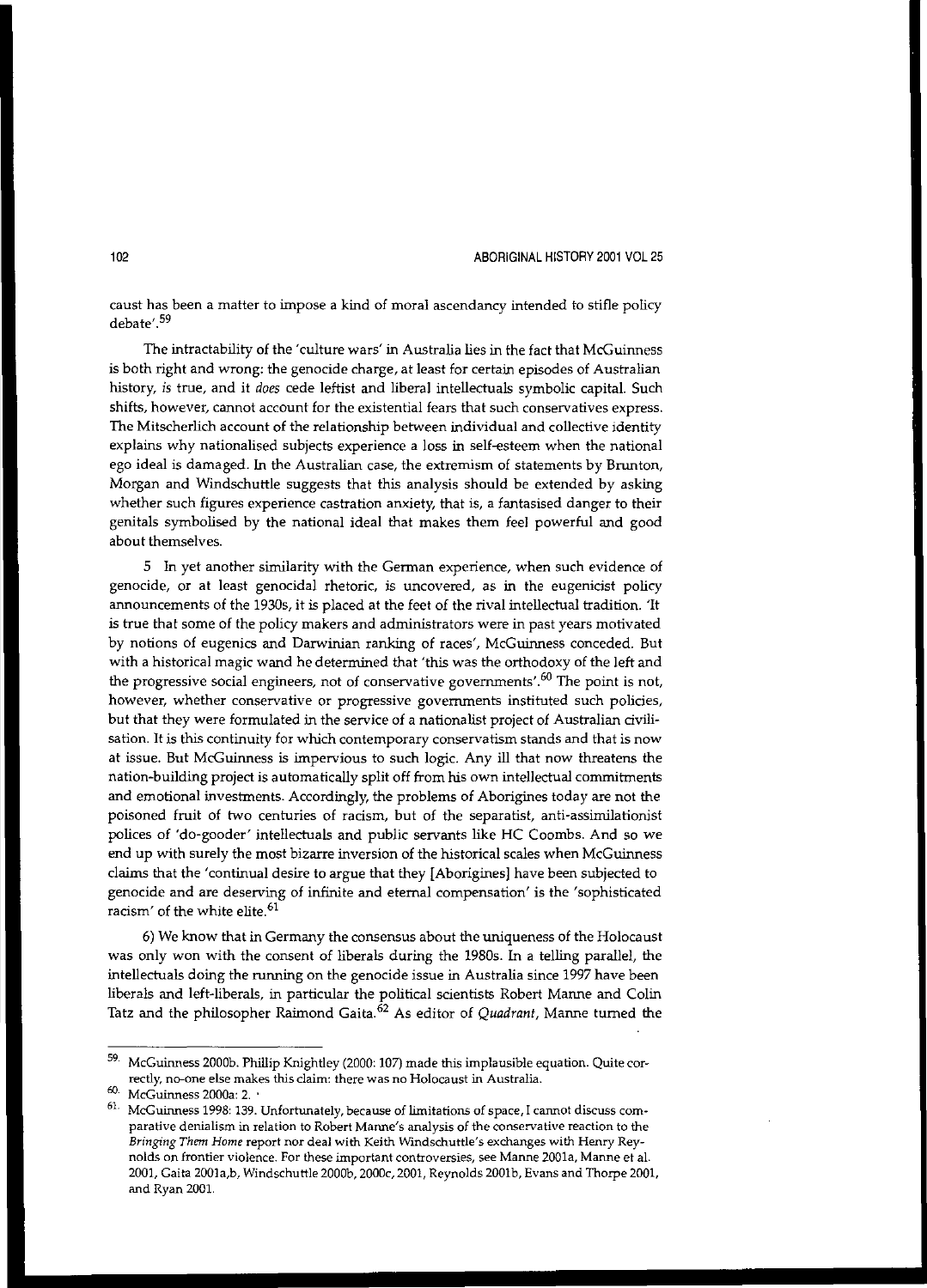**hitherto truculent anti-eommunist monthly into a lively forum of ideas until he** resigned in 1997 after a campaign to oust him by a group of indignant conservatives who accused him of 'selling out' to 'the left'.<sup>63</sup> Indeed, Manne had given Gaita and oth**ers space to reflect on the moral implications of the Mabo decision. Until then, as in** Germany in the 1970s, such liberals (or left-liberals, as Gaita regards himself) often **sided with conservatives and remained suspicious of the left and its moral weapon, so**called 'political correctness'.<sup>64</sup> In 1993, for example, Manne was concerned that 'the **power of that intellectual movement, which aspires to enforce a dreary political con**formity on all matters touching upon race and gender, is growing'. $^{65}$  He even voted for the Coalition in 1996, and Gaita excoriated 'large parts of the left' for 'foolishness, com**placency and intolerance'.66**

Like the German liberals in the 1980s, though, they became less disturbed by left**ist academics than the incoming conservative government's counter-politics of** memory, in the Australian case, the Coalition's refusal to accept the 'moral basis' of Mabo and reconciliation (as Manne put it), and then with its curt dismissal of the *Bringing Them Home* report. Its indulgent tolerance of Hanson's racist populism offended **their sense that liberal societies are held together by moral restraint. The danger to Australian political culture no longer came from the left and political correctness, Manne concluded, but from the conservatives and their unofficial, covert alliance with the far** right. Reviewing Hanson's manifesto, *The Truth,* Manne held it up to members of the government as a mirror in which to behold their ugly reflection: 'Many will find their **own ideas - on the new class, political correctness, Mabo, multiculturalism, Asian** migration, the High Court- absorbed, simplified, systematised, and radicalised'. $^{67}$ 

This change of direction, however, did not mean that Manne has joined 'the left', **as his right-Wing critics charge. Again, like their German counterparts, such liberals do not criminalise the national past; in fact, Manne emphaSises how much of it was admi**rable.<sup>68</sup> Nor do they engage in the politics of guilt. As early as 1993, Gaita distinguished carefully between the meaning and significance of guilt and shame, entreating the latter as the appropriate response to aspects of Australia's past.<sup>69</sup> Accordingly, their posture to the *Bringing Them Home* report was qualified, rejecting 'morbid self-abasement', **encouraging further reflection and research (currently undertaken, among others, by** Manne), while urging fellow Australians to bear witness to the suffering that had been inflicted on the victims of the removal policies.<sup>70</sup> Finally, they reject the post-colonial

<sup>62.</sup> **Tatz has headed a genocide research centre in Sydney since the 19805, but his major public intervention on this issue was Tatz 1999.**

**<sup>63.</sup> Manne 1997b.**

<sup>64.</sup> Manne 1982, 1994.

<sup>65.</sup> Manne 1993a, b.

<sup>66.</sup> Manne 1996d: 3, Gaita 1997: 47.

**<sup>67.</sup> Manne 1997a.**

Manne 2000: 14.

**<sup>69.</sup> Gaita 1993a, b. Manne has consistently referred to these writings and this distinction, see Manne 1996c.**

**<sup>70.</sup> Gaita 2000: 171. In a careful, philosophical reflection on the relevant concepts, Gaita (1999) cast**  $d$ oubt on the efficacy of applying genocide to postwar Australia, and he took pains to distin**guish between cultural genocide, genocide (according to the UN definition) and the Holocaust.**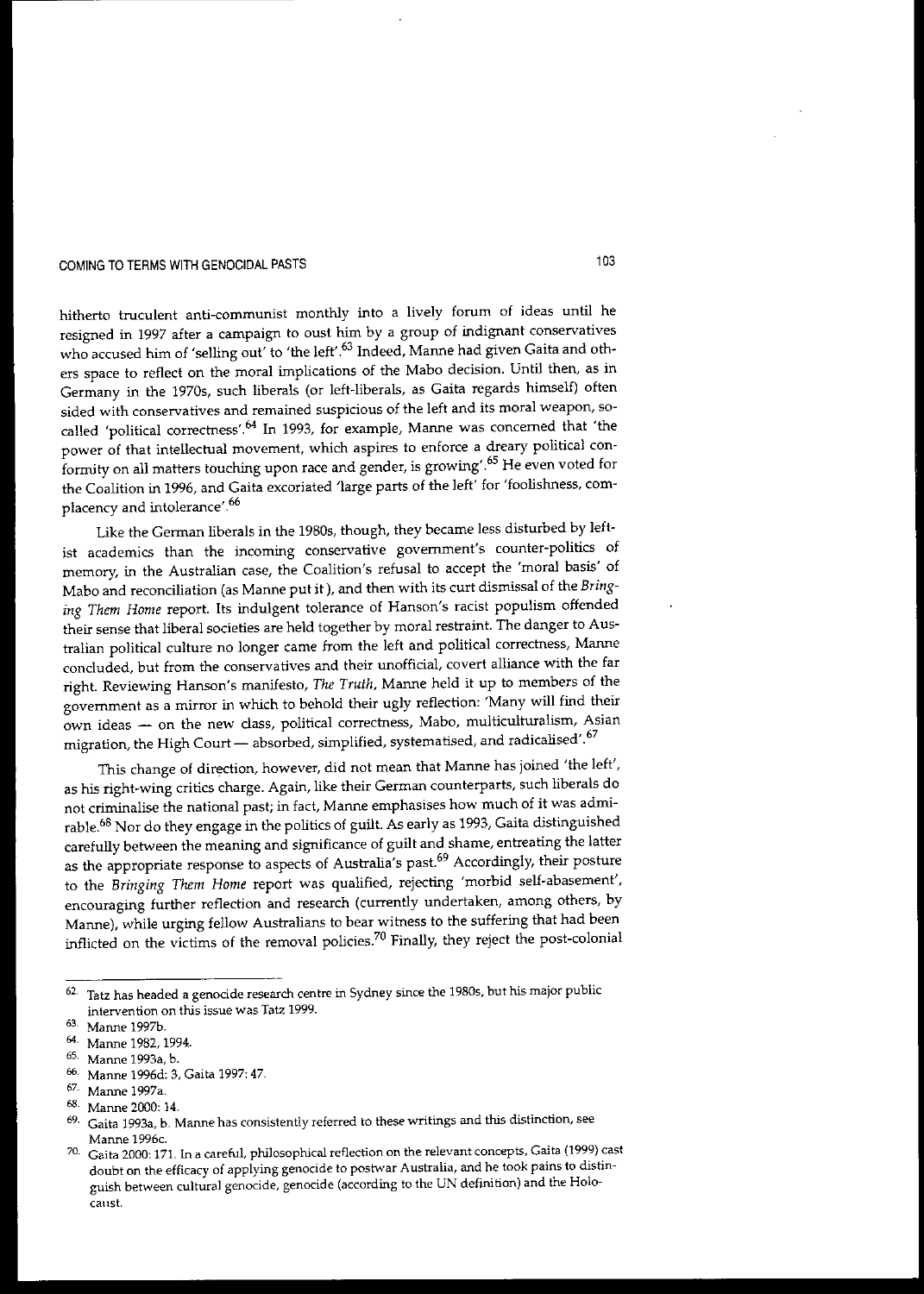answers the Australian left proffers to the Australian past, more sanguine as they are **about the possibility of reconciliation, and sceptical about the existence of an identifiable Indigenous collective subject. <sup>71</sup> 'The Left in Australia now offers enthusiastic** support for the ideas of Aboriginal self-determination and land rights', Manne declared, 'but has tended to close its eyes to the depth of social breakdown within the traditional world'.<sup>72</sup>

#### The *differences*

**Despite these structural similarities, there are four striking differences betvveen the two cases:**

**1 Unlike Germany, Australia is a settler society, and its genocidal moments are the result of a colonisation process. Strange as it may seem, this fact makes the viability of Australian nationality more precarious than the German one, which long preceded the Holocaust. For in the Australian case, the very existence of the nation state and the nationalised subject is predicated on the dispossession, expulsion, and where necessary, extermination of the Indigenous peoples. 73 This means that the customary conservative** ploy of acknowledging the 'dark sides' of an otherwise salutary project is incoherent **because the 'dark sides' were intrinsic to the process and cannot be split off. 74 The sur**vival and eventual prosperity of European settlement depended on the large-scale **destruction of Aboriginal societies, because the racism of the settlers nearly always pre**cluded local negotiations with Indigenous groups and because such groups usually put **up stiff resistance when they were not decimated by imported disease. The settlers were** at once intrepid farmers and *ethnic* cleansers, even genocidal killers. They had to be. 75 **The positive myth of origin is at once the negative one.**

2 Because Aborigines survived the gamut of policies to assimilate, expel, and **exterminate them, and because so many Aboriginal individuals and communities live in desperate circumstances, they remain an object of white Australian policy reflection. No comparable issue confronts Germany in relation to Jews, who were a highly integrated and successful minority before National Socialism, and whose population is** rapidly growing today due to immigration from Russia.

The current Australian debate is framed rather starkly in terms of integration/ assimilation versus self-determination/separate development/treaty. There is no space **here to consider these arguments in detail. The task is to determine their significance for** the question of 'coming to terms with the past' for the Australian myth of origin. The underlying issue is the prospect of the rival nationalism of pan-Aboriginalism, which is **necessarily inconsistent with the universalistic pretensions of white Australian citizenship. All conservative arguments are mustered to render illegitimate such a project,** such as claiming Aborigines are incapable of running sophisticated organisations, that **they entertain the vain hope of recreating pre-industrial, tribal society, and that their** own welfare would be best served by adopting European cultural mores.<sup>76</sup>

<sup>71.</sup> Cf. Povinelli 1998, Hage 200l.

<sup>72.</sup> **Manne 2001c.**

**<sup>73.</sup> Barta 1987.**

<sup>74.</sup> Howard 2000.

**<sup>75.</sup> Moses 2000a.**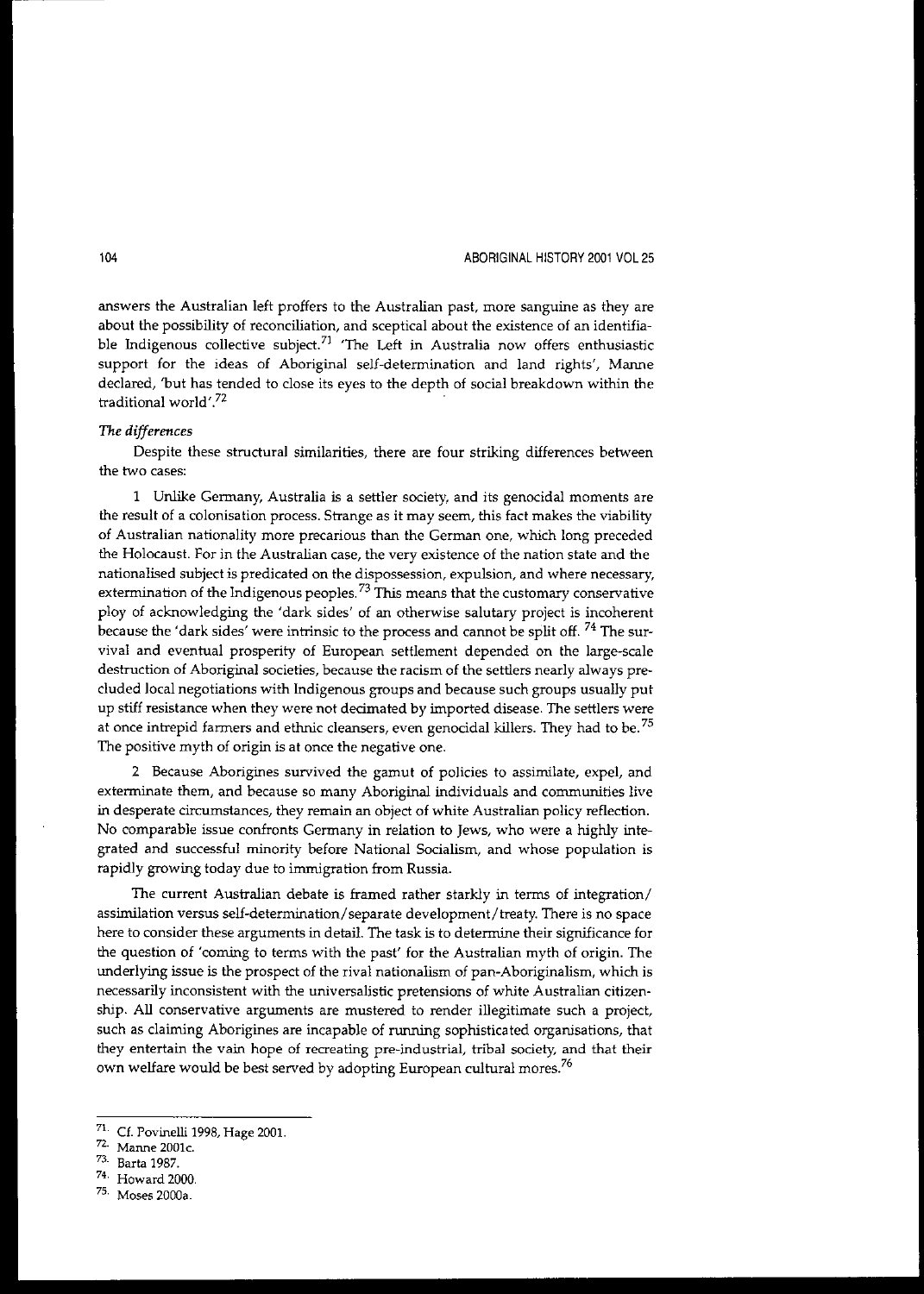The link between the leftist intelligentsia and Aboriginal nationalism in this debate is certainly clear in the minds of right-wing commentators. The problem, they complain, is the unholy alliance between Aboriginal leaders and leftist intellectuals, **supposedly in thrall to a Rousseauean hatred of western civilisation and ridden with** 'middle class guilt', who rejoice in the supposed unspoiled harmony of 'primitive cultures' while hypocritically enjoying the accoutrements of urban comfort. Black Armband scholarship 'has produced a small class of Aboriginal leaders who have been **remarkably successful in demanding their own institutions. Their next objective is a** treaty that will give them separate political status'.<sup>77</sup> 'They have abandoned scholarship for politics', Windschuttle complains, 'in a misguided attempt to support Aboriginal demands by defaming the British colonisation of this country'. <sup>78</sup> The anxiety about the **sullied national origins is evident in the conservatives' intemperate rhetorical carica**tures of their opponents' argument: 'The only alternative [to assimilation] is the creation of ghettos and zoos, which is what so many of the well-meaning ideologues of **multiculturalism and the preservation of "aboriginality" seem to want'. Reconciliation** 'pretends that the problem is psychological and moral: rejig the public mind, ask leading political figures to adopt a contrite demeanour and apologise for the sins of history, and all will be well'.<sup>79</sup>

In fact, no one argues that changes in symbolic politics will solve the pressing **problems faced by Aboriginal communities. But it is a necessary condition for a solu**tion. Left-liberals like Gaita think that historical responsibility and shame entail listening to Aboriginal voices and openness to alternative political arrangements. Con**servatives retort that such voices (ie the Aboriginal and Torres Strait Islander** Commission) are unrepresentative, self-servingly elitist and do not reflect the actual integration of Aborigines in the towns and cities. $80$  Gaita responds by saying that it is not up to white Australians to lecture Aborigines about what they should  $do$ <sup>81</sup> Since **there is no one Aboriginal voice to which to listen, the question appears to be whether** non-Indigenous Australians should support Aboriginal leaders in their efforts to develop pan-Aboriginal consciousness. And as nation-building is driven by elites, a process as much alive in Australia today as in the past, the next question is: which nation-building project should have priority, the European-colonial or the pan-Aborigi**nal one? The alternative slogans 'assimilation' and 'Aboriginal sovereignty' are** shorthand for these rival nation-building projects.

A quick glance at the literature on the emancipation of German Jews shows this to be a false dichotomy, because it does not capture the complexity of German Jews' integration in Germany in the nineteenth century. For the hybridised identity they created issued from a process of acculturation in which Jews developed a distinct sub-culture **that retained an emphatic sense of Jewishness as well as of Germanness. 82 Similarly, in**

<sup>&</sup>lt;sup>76.</sup> Arndt 2001, Duffy 2001a, Johns 2001, Howson 1999 and 2000, Sandall 2001, Samuels 2000, Windschuttle 2000a.

<sup>77.</sup> Duffy 2oo1a.

**<sup>78.</sup> Windschuttle 2001b.**

**<sup>79.</sup> McGuinness 2000a: 3, Sanda1l200l,**

 $80.$  Brunton 1997, Windschuttle 2001a, Sandall 2001.

**<sup>81.</sup> Gaita 2000.**

<sup>82.</sup> Sorkin 1987.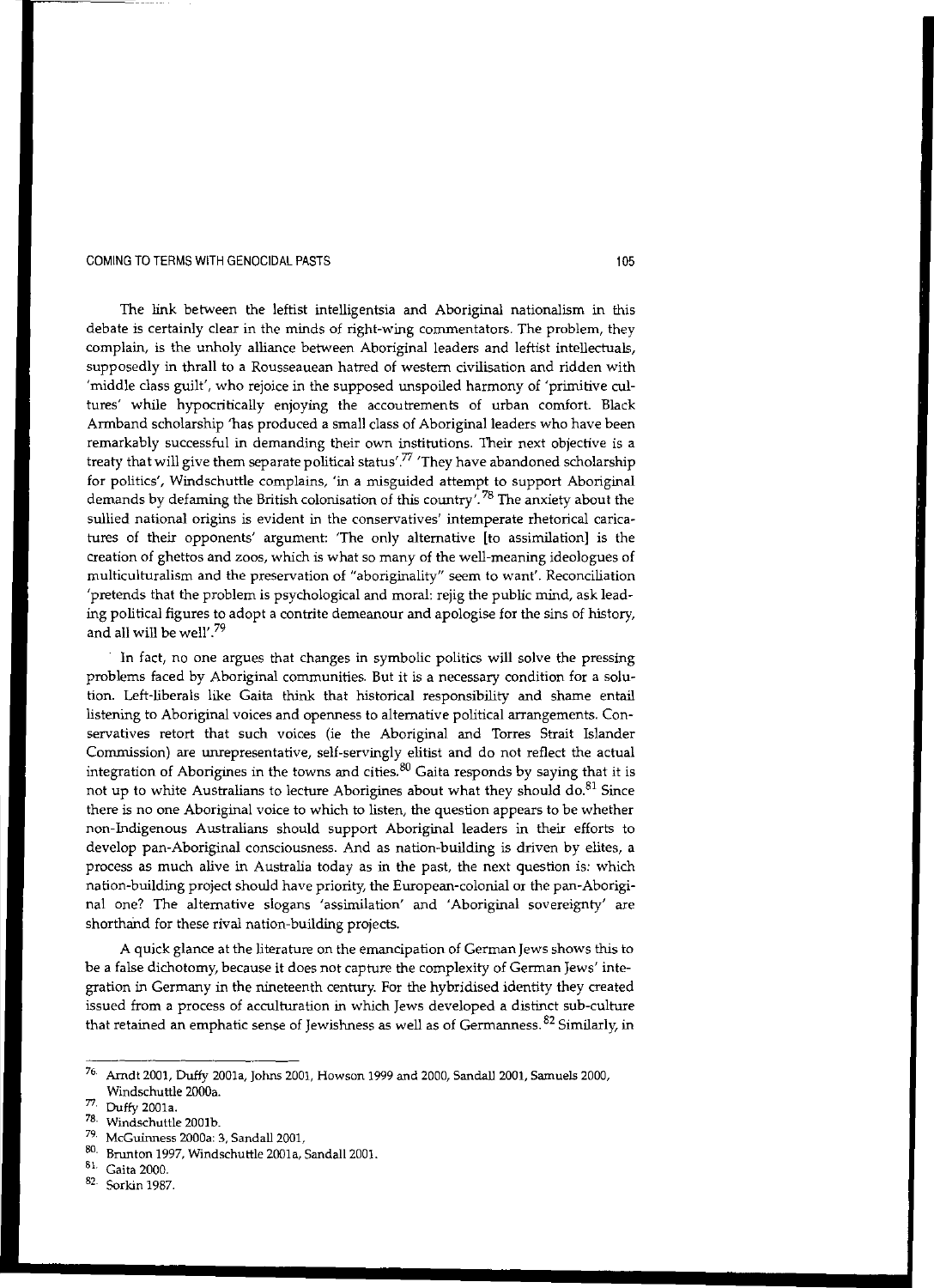**Australia, we are dealing not with the anachronistic retention of pre-modem 'Aborigi**nality', as many conservatives suggest (McGuinness's 'zoos and ghettos'), but with the acculturation of Indigenous peoples in which they develop a hybrid culture of their **own.**

Moreover, the hobgoblin of a 'break-up of Australia' does not appear to be on the agenda of Indigenous leaders like Geoff Clark. In calling for a treaty, he declares that he **is not 'talking of two nations'. He sees such a document, and the process by which it is** generated, as making good the 'unfinished business' of the country's foundation, namely the absence of symmetrical negotiations in 1788 in which 'they [the British] should have sought the informed consent of the indigenous peoples to inhabit this **country,.B3 This is not a case, then, of a separate Aboriginal state, but of renegotiating the terms of the original settlement. This process sounds very much like the openended hermeneutical comportment to national traditions after the rupture of the** national myth of origin by the perpetrator trauma.

**3 Unlike Germany, however, progressive philosophies of history that redeem** suffering - theodicies - have not been discredited. As Blainey articulated clearly in 1993, conservatives must hold fast to a theodicy to redeem the undeniable suffering **caused by the march of the progress on which they set so much store. With endearing candour, they recognise that Aboriginal societies had to give way before the superior British alternative. Were Aborigines to survive at all, so the argument runs, they had to** adopt the white man's ways, thereby conceding the illiberal and potentially exterminatory potential at the heart of western civilisation. $^{84}$  In a notably unguarded statement, the former anthropology lecturer Roger Sandall goes so far as to admit that 'Western Culture' (his words) advances by 'creatively destroying' obsolete traditions, and he advocates the same work of destruction for Aboriginal culture today.<sup>85</sup>

Australian liberals and leftists will have none of this, because, like contemporary Germans, their comportment to history has been transformed by the Holocaust. After **all, Australian intellectuals do not debate issues of race and nationalism in a historical vacuum. The Holocaust exerts its presence here in the form of large survivor communi**ties, Jewish organisations, intellectuals of Jewish descent, and its seepage into popular cultural memory since the 1970s through films, books, and war crimes trials. Discourse about the Holocaust provides a range of terms like 'the banality of evil' and genocide 'denial' that frame the Australian history wars.  $86$  For our purpose, the significant issue is that it has become the secular symbol of evil in the western world, a status that has **had a signal bearing on the genocide debate. For, from one perspective, the uniqueness of the Holocaust can mean that events that do not resemble it are not genocidal at all. 87** Such an understanding drove the Federal government's denial of the Stolen Generations and Inga Clendinnen's attack on the application of the genocide concept to

86. Levey 2001, Curthoys 2001, Tatz 1997.

<sup>83.</sup> Clark 2001b.

<sup>84.</sup> **Samuels 2000.**

<sup>85.</sup> **Sanda1l2001. The Bennelong Society writes of 'the destruction of the old', Partington 2000.**

**<sup>87.</sup> This interpretation of the Holocaust is the target of Peter Novick's** *The Holocaust in American Life,* 1999.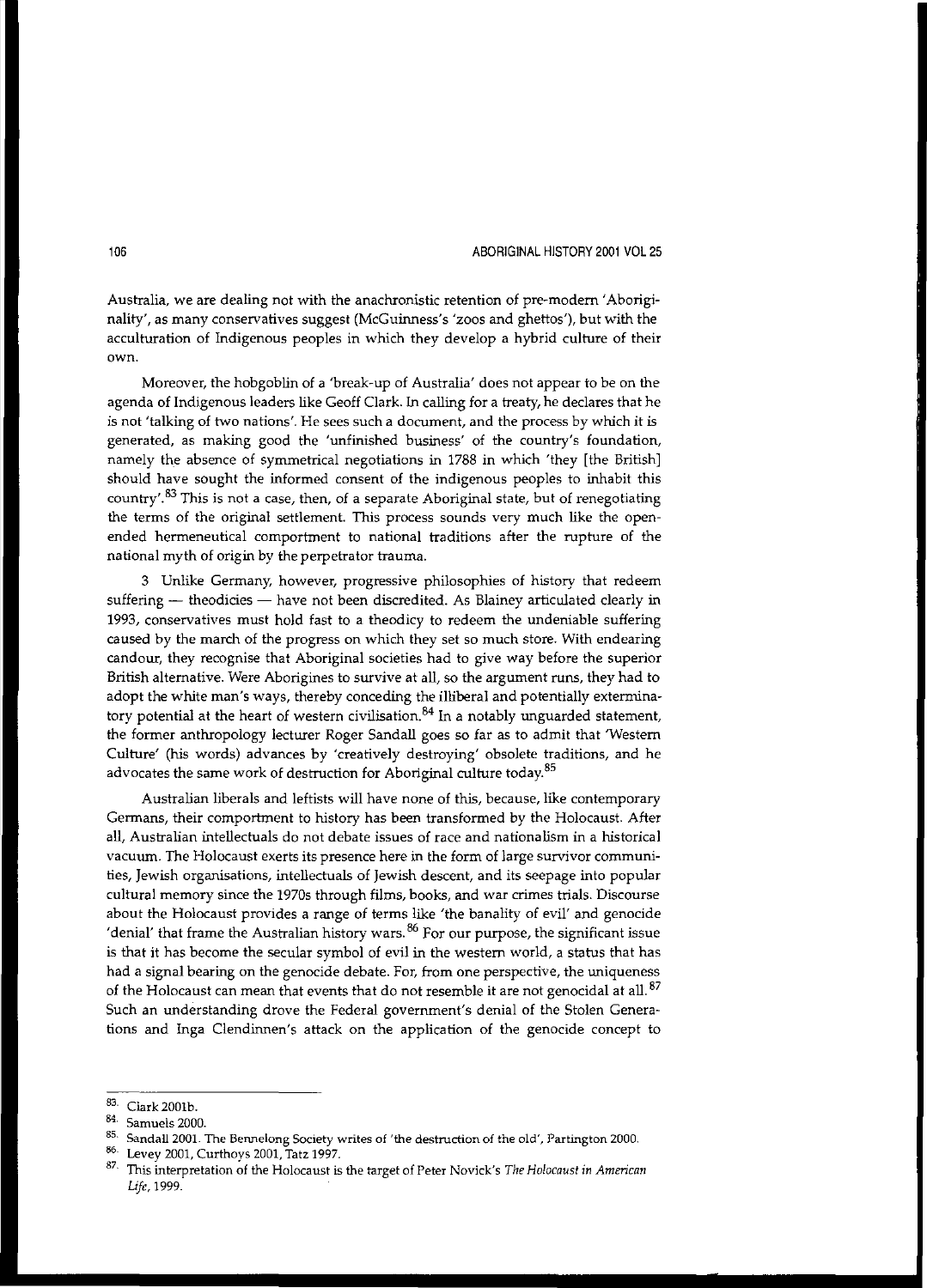Australian *history.BB* Others, though, find another message in the Holocaust, recently articulated in elegant terms by Martin Jay:

**Historicising the Holocaust need not mean reducing it to the level of the 'normal'** massacres of the innocents that punctuate all of recorded history, but rather remembering those quickly forgotten and implicitly forgiven events with the **same intransigent refusal to normalize that is the only justifiable response to the** Holocaust itself.<sup>89</sup>

Behind this careful balancing of the particular and universal in the Holocaust stands the historical philosophy of the German critic Waiter Benjamin. To arguments that western culture advances by creative destruction, Benjamin pointed out that such **historicism and theodicies view the past through the eyes of the victors and retrospec**tively justify their actions and morality. He urged anamnestic solidarity with the victims today as a way of interrupting the supposed ineluctable and necessary process **of civilisation: 'There is no document of civilisation which is not at the same time a document of barbarism'.90 Benjamin articulates the perpetrator trauma, and he exemplifies the suspicion many intellectuals now have of theodicies. In this mode, the Holocaust is** neither sacralised nor banalised - the twin dangers highlighted recently by Tzvetan **Todorov<sup>91</sup> \_ and assumes the status of a moral source with which to combat all forms of racism.**

This was the interpretation adopted by Manne in the Demidenko debate in 1996, **which was essentially about whether the Holocaust would be inscribed into Australian public culture as such a source. 'Are we not too part of that common civilisation which** experienced the shock of Auschwitz and which internalised its meaning?', he asked.<sup>92</sup> **In his review of Manne's book on the debate, the conservative commentator Frank** Devine effectively denied that we were, or indeed that we should be. $93$  Fellow columnist Michael Duffy agrees, concerned as he is at the'growing influence of people, Jewish **and non-Jewish, with a particular interest in the Nazi Holocaust', Desperate to avoid** charges of anti-Semitism, he acknowledges that because many Jews have fresh memo**ries of 'victimisation and suffering' they 'may be able to view the situation of** Aborigines with greater clarify and compassion' than other Australians. Yet the dangers of this Holocaust paradigm is the point of his article, tellingly entitled 'Keep the H word out of our history'.<sup>94</sup> Manne's Holocaust-inflected Jewish 'preconceptions', Duffy insinuates, are 'damaging the truth'.<sup>95</sup> It is no coincidence that the intellectual camps at war **over the Demic:ienko book are by and large the same as those in the genocide debate.**

**<sup>88.</sup> Howard was prepared to 'express his sorrow and distress at the appalling tragedy which overcame the Jewish people', but no more than 'regret' at what previous Australian governments had done to Aborigines: Grattan, Kerr, and Methere1l2000; Clendinnen 2001. This is also the editorial position of the** *Courier Mail* **(Brisbane):** *Courier Mail ZOOl.* **Cf. Gaita 1999: 110.**

<sup>89.</sup> Jay 1998: 204, cf. Gaita 1995.<br>90. Benjamin 1968: 256.

<sup>90.</sup> Benjamin 1968: 256.

**<sup>91.</sup> Todorov 1996.**

**<sup>92.</sup> Manne 1996b: 15, Manne 1996a.**

**<sup>93.</sup> Devine 1996.**

<sup>94</sup> Duffy 2000.

**<sup>95.</sup> Duffy 2001b. Manne** *ZOOlb* **talks of his youth as the child of refugee central European Jewish parents in his Deakin Lecture.**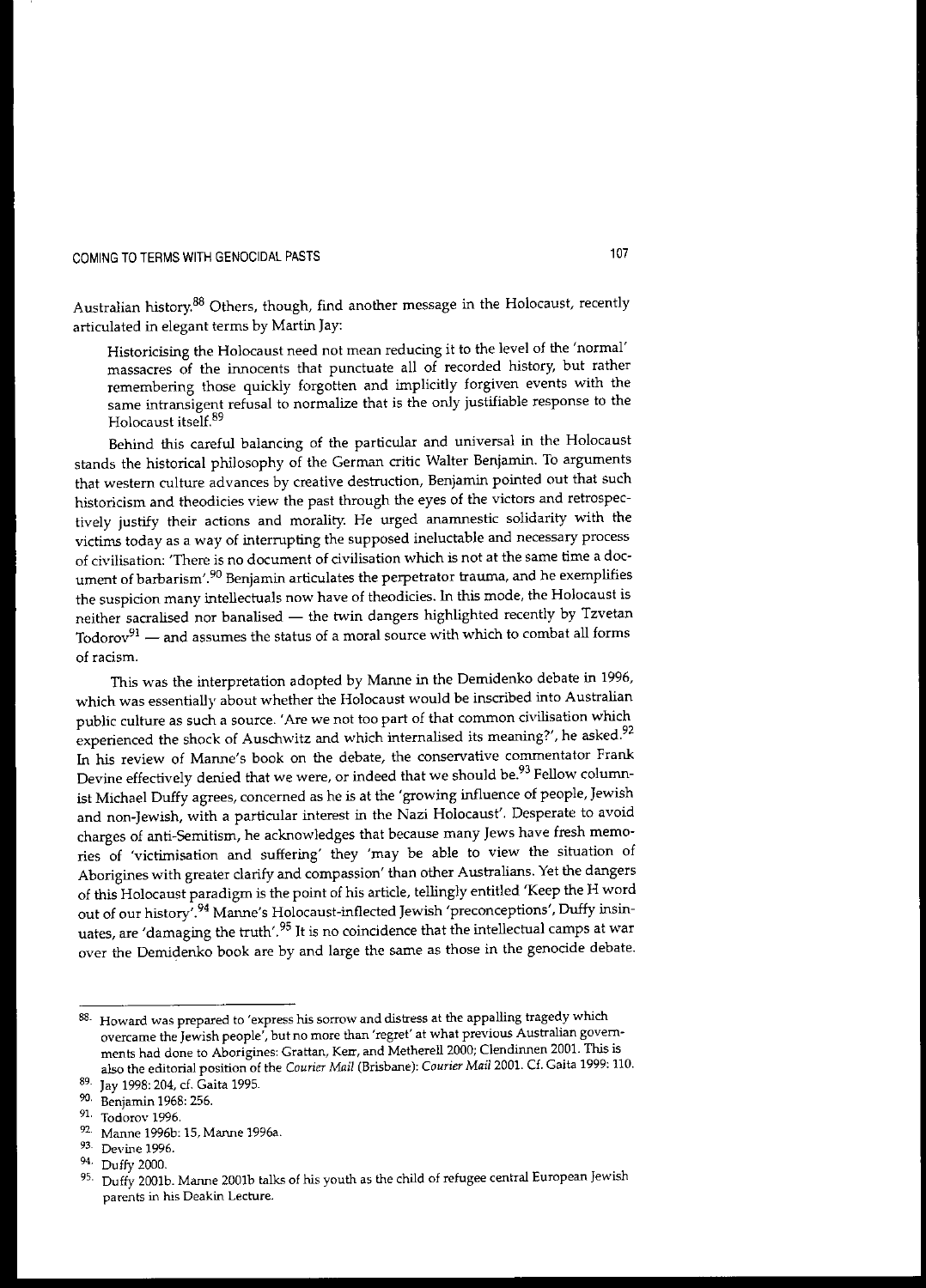**There is no consensus on Holocaust consciousness in Australia, and it is readily appar**ent in the differing attitudes towards pan-Aboriginal political consciousness.

#### **Conclusion**

**The German case shows that political humanisation issues from an open-ended discus**sion in a public sphere where the taboos of national myths of origin have been shattered by a consensus among leftist and liberal intellectuals about the need to thematise the **barbarism inherent in those origins. At the same time, no factions of the intelligentsia,** particularly the left- and right-wing factions with their absolute answers to 'the past', **aTe able to impose themselves. Such a public sphere is the basis of a 'self-critical com**munity' and it permits the problems highlighted by the perpetrator trauma to be **addressed against an open horizon about the meanings of the past.**

So does Australia have anything to learn from the German experience? The **answer to this question depends on whether the similarities between the two cases are more significant than the differences. There are good reasons to suppose that they are.** Australia shares the basic problem of national myths of origin and the consequent perpetrator trauma and process of political humanisation it inaugurates. Australia **certainly needs to become a 'self critical community'. The differences are significant** only for the specific problems that such a process must address. In Germany, the perpetrator trauma continues until the grounds for indignation about the past are addressed: **compensating the victims of Nazism, ending racist violence against non-Europeans, liberalising the naturalisation laws. In Australia, it will also haunt future generations until** Indigenous Australians can flourish here as well as any non-Indigenous Australian.We do not know what such a future society will look like: the point of political humanisa**tion is to include relevant social stakeholders in the public conversation. A good start** will have been made when Aborigines are not discussed as objects of white policy.

#### **Acknowlegments**

My thanks go to the editors, the anonymous referee, Adrian Carton, Andrew Dowling, Simone Gigliotti, Ghassan Hage, Claire Hooker, Duncan lvison, and Geoffrey Brahm Levey for helpful comments on drafts, and to the stimulating students of my 'historical **revisionism' honours seminar in 2001.**

#### **References**

- **Adam, Heribert 2001, 'Divided memories: confronting the crimes of previous regimes',** *Telos,* 118: 87-108.
- Albrecht, Clemens et al. 1999, *Die intellektuelle Griindung der Bundesrepublik. Eine Wirkungsgeschichte der Frankfurter Schule,* Frankfurt and New York.
- Appiah, Kwarne Anthony 1997, 'Cosmopolitan patriots', *Critical Inquiry,* 23: 617-39.
- Arndt, Bettina 2001, 'A culture of denial', *Sydney Morning Herald,* 26 April: 11.
- Assmann, Jan 1997, *Moses the Egyptian: the memory of Egypt in Western monotheism,* Cambridge, Massachusetts.
	- -- 1999, 'Tagtraumdeutung', *Frankfurter Allgemeine Zeitung,* <sup>1</sup> July: 48.
- Attwood, Bain 1996, 'Mabo, Australia and the end of history', in Bain Attwood (ed.), *In the age of Mabo: history, Aborigines and Australia,* Sydney: 100-16.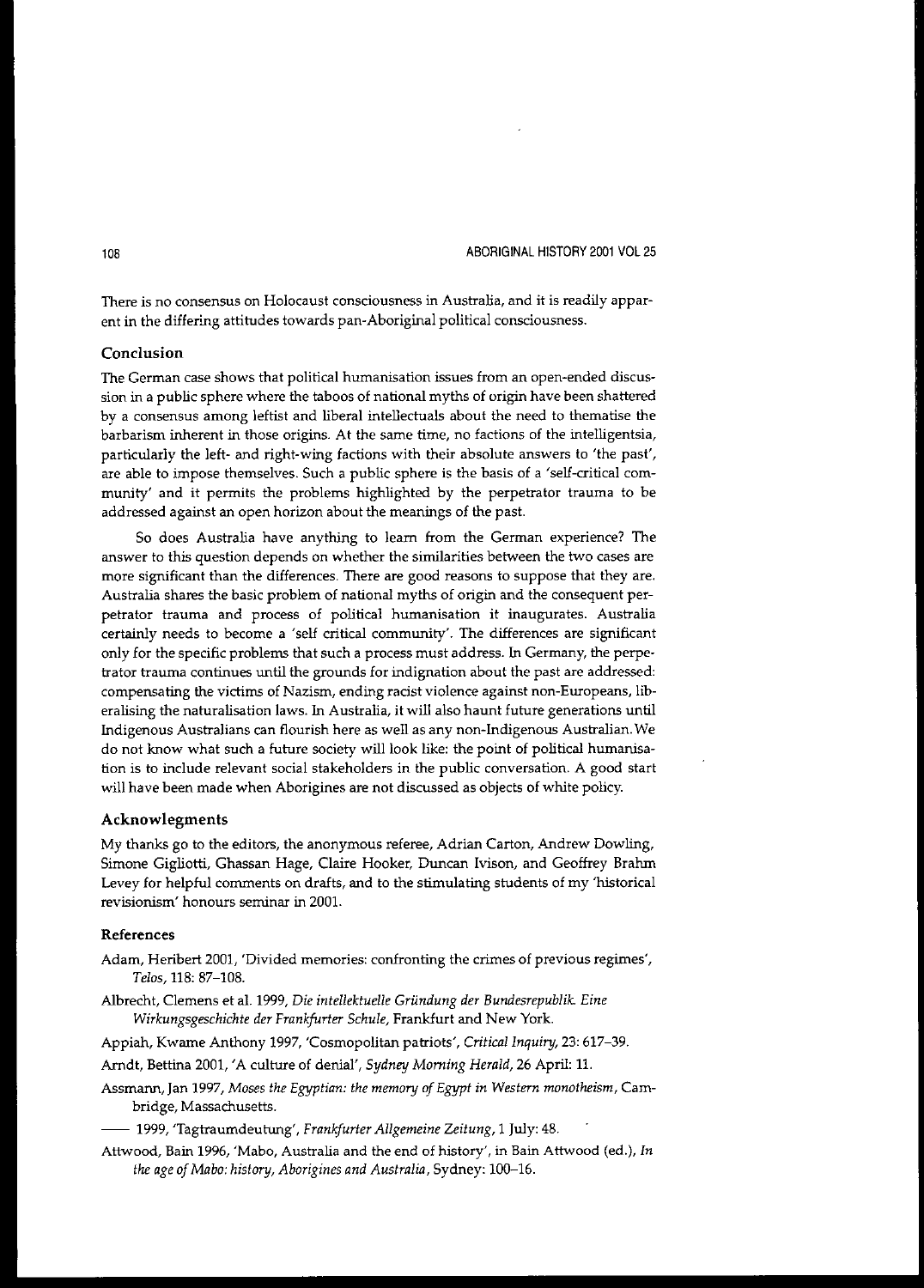-- 2000, 'All Australians would gain from <sup>a</sup> treaty', *The Australian,* <sup>8</sup> june: 15.

- -- 2001, 'A tour of duty in Australia's history wars', *Australian Financial Review,* <sup>1</sup> June: 8f.
- Balibar, Etienne 1991, The nation form: history and ideology', in Etienne Balibar and Immanuel Wallerstein (eds), *Race, nation, class: ambiguous identities,* London: 86- 106.
- Barkan, Elazar 1999, *The guilt ofnations: restitution and negotiating historical injustices,* New York.
- Barta, Tony 1985, 'After the Holocaust: consciousness of genocide in Australia', *Australian Journal of Politics and History*, 31: 154–61.
- 1987, 'Relations of genocide: land and lives in the colonization of Australia', in Isidor Walliman and Michael N. Dobkowski (eds), *Genocide and the modern age: etiology and case studies ofmass death,* New York: 237-5l.
- $-$  1989, 'Anti-Fascism and democracy in Dachau, 1945', in Isidor Walliman and Michael N. Dobkowski (eds) *Radical perspectives on the rise ofFascism in Germany,* 1919-1945, New York: 289-318.
- Bartrop, Paul B. 2001, 'The Holocaust, the Aborigines, and the bureaucracy of destruction: an Australian dimension of genocide', *Journal of Genocide Research,* 1: 75-87.
- Baruma, lan 1994, *The wages ofguilt: memories ofwar in Germany and Japan,* New York.
- Beilharz, Peter 2001, 'Australian civilization and its discontents', *Thesis Eleven,* 64: 65- 76.
- Bemstein, Richard 1998, *Freud and the legacy of*Moses, Cambridge.
- Bhabha, Homi K. 1990, 'Introduction: narrating the nation', in Homi K. Bhabha (ed.) *Nation and narration,* London and New York: 1-7.
- -- 1998, 'Foreword: Joking aside: the idea of <sup>a</sup> self-critical community', in Bryan Cheyette and Laura Marcus (eds) *Modernity, culture, and 'the Jew',* Cambridge: xvxx.
- Blainey, Geoffrey 1993, 'Drawing up a balance sheet of our history', *Quadrant,* jul-Aug:  $10 - 15.$
- -- 2000, 'Three cheers for the little nation that could', *The Australian,* <sup>13</sup> Nov: 13.
- Bosworth, R.j.B. 1993, *Explaining Auschwitz and Hiroshima: history writing and the Second World War 1945-1990,* London.
- Bourdieu, Pierre 1977, *Outline ofa theory of practice,* Cambridge.
- -- 1984, *Distinction: <sup>a</sup> social critique of the judgement of taste,* Cambridge, Massachusetts.
- -- 1987, 'What makes <sup>a</sup> social class?', *Berkeley Journal of Sociology,* 32: 1-17.
- -- 1988, *Homo Academicus,* Stanford.
- -- 1998, *Practical reason,* Cambridge.
- Brunton, Ron 1997, 'Shame about AbOrigines', *Quadrant,* May: 36-9.
- -- **1998, 'Genocide, the "Stolen Generations", and the "unconceived generations"',** *Quadrant,* May.
- -- 2000, 'Justice O'Loughlin and Bringing them Home: <sup>a</sup> challenge to the faith', *Quadrant,* Dee: 37-42.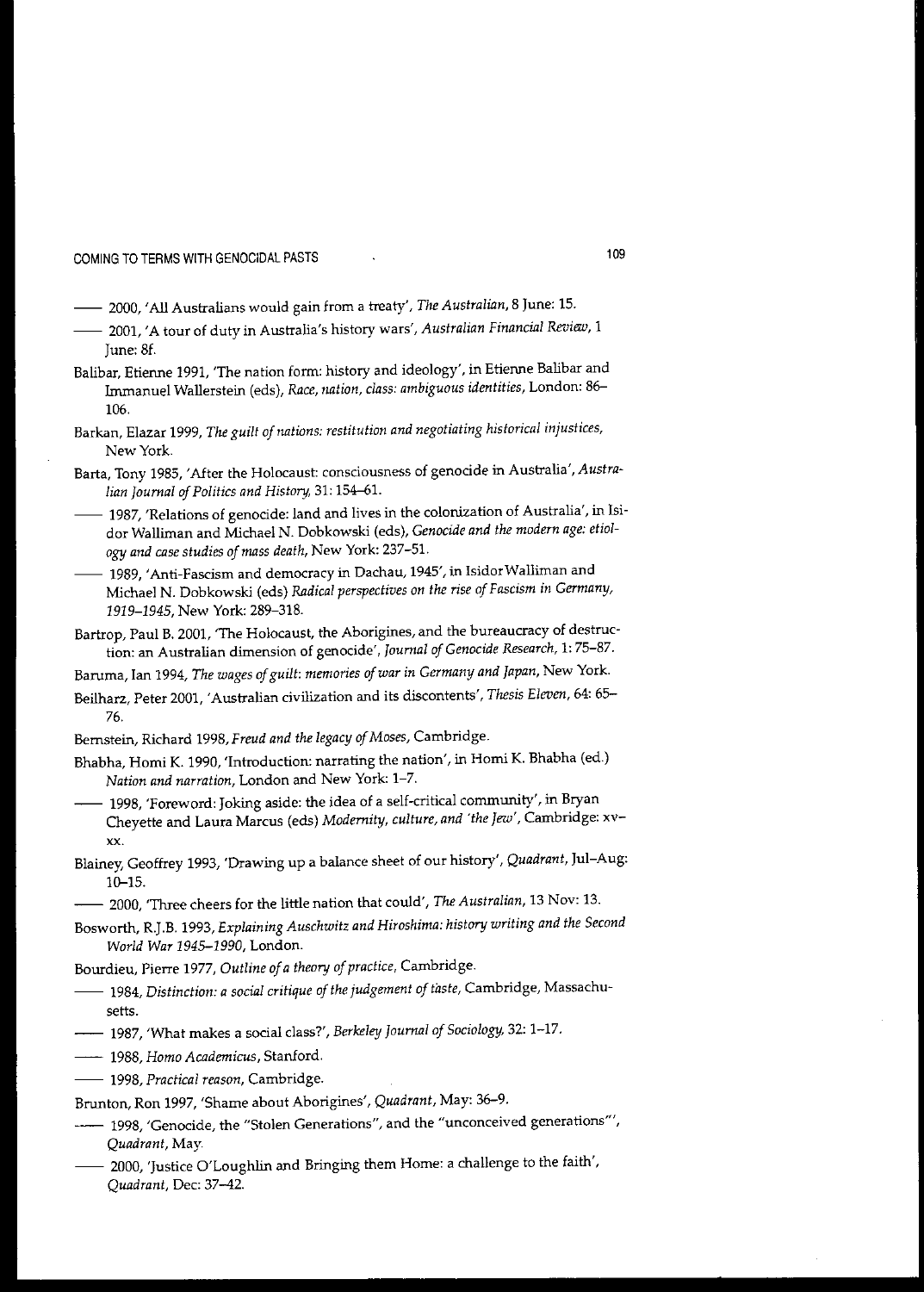- 2001, 'Correcting the False Scholarship Syndrome', *Institute of Public Affairs* website: http://www.ipa.org.au/Reply/falsescholar.html

Carlyon, Patrick 2001, 'White lies', *The Bulletin,* 12 Jun: 26-30.

Caruth, Cathy (ed.) 1995, *Trauma: explorations in memory,* Baltimore and London.

Cassrels, Deborah 2001, 'Australian genocide, part 8', *Courier Mail,* 4 Jun.

Clark, Geoff 2001a, 'This white nation is slow to change', *The Age,* 9 May.

-- 2001b, 'A treaty would unite, not divide', *Australian,* <sup>19</sup> Jun: ll.

Clark, Manning 1988, 'The beginning of wisdom', *Time Australia,* 25 Jan: 12-5.

Clendinnen, lnga 2001, 'First Contact', *Australian's Review ofBooks* (May): 6-7,26.

*Courier Mail* 2001, Editorial: 'TIme to stop the real genocide', *Courier Mail,* 7 April: 24.

Curthoys, Ann 1999, 'Expulsion, exodus and exile in White Australian historical mythology', *Journal of Australian Studies*, 61: 1-19.

Curthoys, Ned 2001, 'The politics of Holocaust representation: the worldly typologies of Hannah Arendt', *Arena Journal,* 16: 49-74.

Davis, Mark 1999, *Gangland: cultural elites and the new generationalism,* 2nd edn, Sydney.

Decoust, Michele 2000, 'Die verlorenen Kinder der Aborigines', *Die Tageszeitung, 13* Oct.

Devine, Frank 1996, 'Review of Robert Manne, *The culture offorgetting'* in *Quadrant,* Jul-Aug: 94-6.

Devine, Miranda 2001, 'Some issues are not just black and white', *Sydney Morning Herald,* 5 Jul: 10.

Diner, Dan 1993, *Verkehrte Welten. Antiamerikanismus in Deutschland,* Frankfurt am Main.

Duffy, Michae12000, 'Keep the H word out of our history', *Daily Telegraph,* 5 Jan: 10.

-- 2001a, 'Black and white conceits', *Weekend Australian,* 26-27 May: R14.

-- 2001b, 'Who's sorry now?', *Courier Mail,* <sup>7</sup> Jun.

Duncan, TIm 1985, 'Aboriginal genocide theory lacks evidence', *Bulletin,* 5 Feb: 28-30.

Eley, Geoff (ed.) 2001, *The 'Goldhagen effect': history, memory, Nazism -facing the German past,* Ann Arbor.

Eliade, Mircea 1963, *Myth and reality,* New York.

Evans, Ray and Thorpe, Bill 2001, 'Indigenocide and the massacre of Aboriginal history', *Overland*, 163 (Jul): 18-34.

- Frei, Norbert1999, *Vergangenheitspolitik. Der Anftinge der Bundesrepublik und die NS- Vergangenheit,* Munich.
- Foucault, MicheI1984, 'What is enlightenment?' in Paul Rabinow (ed.), *The Foucault reader,* New York: 32-50.

Fulbrook, Mary 1999, *German national identity after the Holocaust,* Cambridge.

Gaita, Raimond 1992, 'Racism', *Quadrant,* Jul-Aug: 54-6.

- -- 1993a, 'Mabo (part one)', Quadrant, Sept: 36-9.
- 1993b, 'Mabo (part two)', *Quadrant*, Oct: 44-8.
- -- 1995, 'Remembering the Holocaust: absolute value and the nature of evil', *Quadrant,* Dec: 7-15.
- -- 1997a, 'Not right', *Quadrant*, Jan-Feb: 46-51.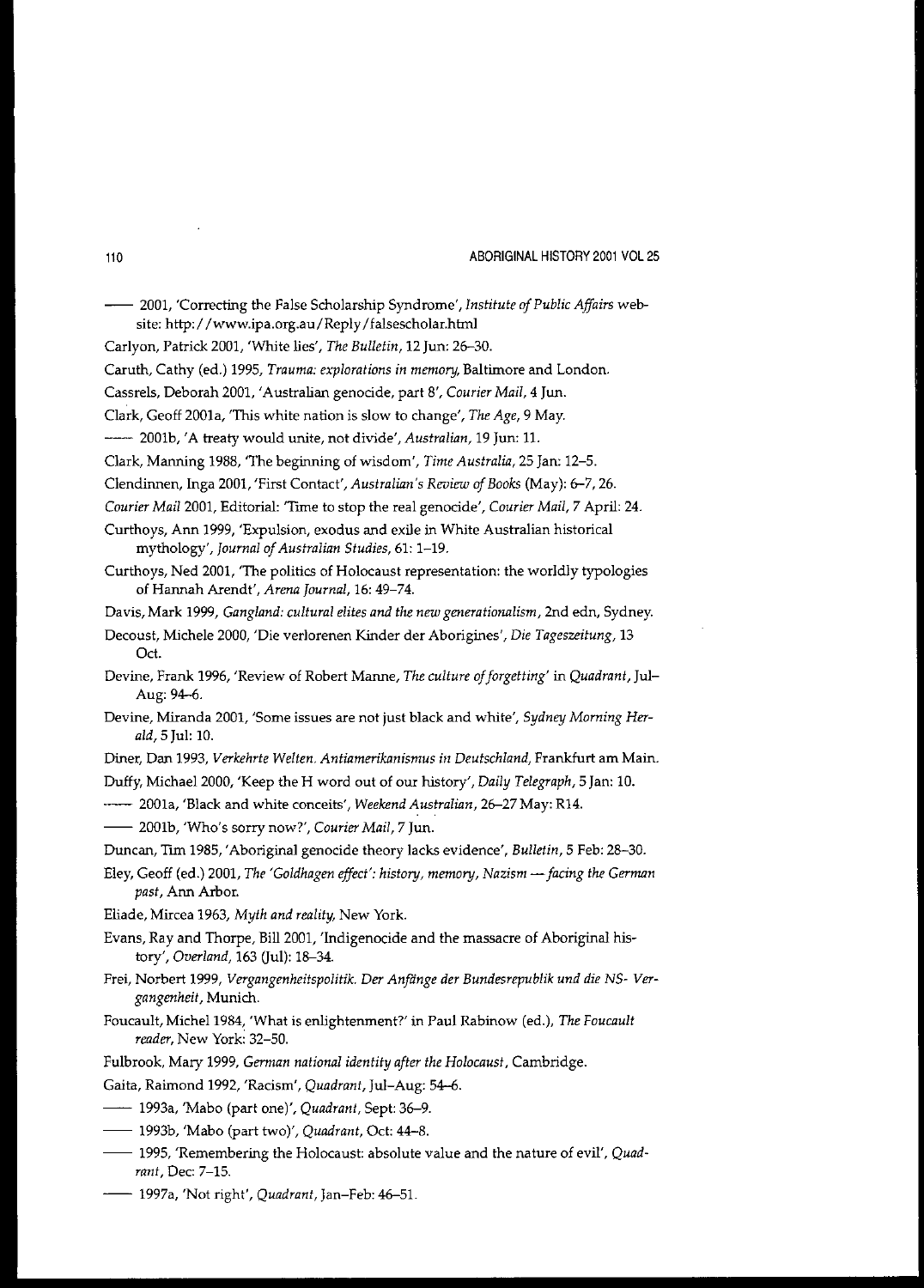- -- 1997b, 'Genocide and pedantry', *Quadrant,* Jul-Aug: 41-5.
- -- 1998, 'Reply to Kenneth Minogue', *Quadrant*, Nov: 39-43.
- -- 1999, *<sup>A</sup> common humanity: thinking about love and truth and justice,* Melbourne.
- -- 2000, 'Who speaks, about what, to whom, on whose behalf, with what right?' in Peter Craven (ed.), *Best Australian Essays,* Sydney: 162-76.
- -- 2001a, 'Exposing the shabby', *The Age,* <sup>13</sup> April.
- -- 2001b, 'Why the impatience? Genocide, 'ideology' and practical reconciliation', *Australian Book Review,* Jul: 25--3l.
- Galtung, John 1990, 'Cultural violence', *Journal of Peace Research*, 27: 291-305.
- Geisen, Bemard 1998, *Intellectuals and the German nation,* Cambridge.
- Geyer, Michael 1996, 'Politics of memory in contemporary Germany', in Joan Copjec (ed.), *Radical evil,* London: 169-200.
- Goldhagen, Daniel Jonah 1997, *'Modell Bundesrepublik:* national history, democracy and internationalization in Germany', *Common Knowledge,* 3: *1Q-18.*
- Golsan, Richard J. (ed.) *1996,Memory, the Holocaust and French justice,* Hanover and London.
- Gooder, Haydie and Jacobs, Jane M. 2000, 'On the border of the unsayable', *Interventions,* 2: 229-47.
- Gouldner, Alvin W. 1979, *The future ofintellectuals and the rise of the new class,* New York.
- Habermas, Jiirgen 1989, *The new conservatism: cultural criticism and the historians' debate,* Cambridge, Massachusetts: 229-40.
- -- 1990, *Moral consciousness and communicative action,* Cambridge, Massachusetts.
- -- 1996, 'On how postwar Germany has faced its recent past', *Common Knowledge, 2:* 1-13.
- --·1997, 'On the public use of history: why a "democracy prize" for Daniel Goldhagen', *Common Knowledge,* 3: 2-9.
- Hage, Ghassan 1998, *White nation:fantasies of White supremacy in a multicultural society,* Sydney.
- -- 2000, 'On the ethics of pedestrian crossings: *Meanjin,* 4: 27-37.
- 2001, 'Polluting memories: migration and colonial responsibility in Australia', *Traces,* 2 (Sept).
- Heer, Hannes and Naumann, Klaus 2000, *War ofextermination: the German military in World War* II, 1941-1944, New York.
- Henderson, Gerard, 'The Howard view of history', *Sydney Morning Herald,* 4 Apr.
- Herbert, Ulrich 1999, 'Academic and public discourses on the Holocaust: the Goldhagen debate in Germany', *German Politics and Society,* 3: 35-53.
- Herf, Jeffrey 1997, *Divided memory: the Nazi past in the two Germanys,* Cambridge.
- Hirsch, Herbert 1995, *Genocide and the politics of memory: studying death to preserve life,* Chapel Hill.
- **Howard, John 1996a, 'Confront our past, yes, but let's not be consumed by it',** *The Australian,* 19 Nov.
- -- 1996b, 'PM Slams Keating on race speech', *The Australian,* <sup>13</sup> Nov.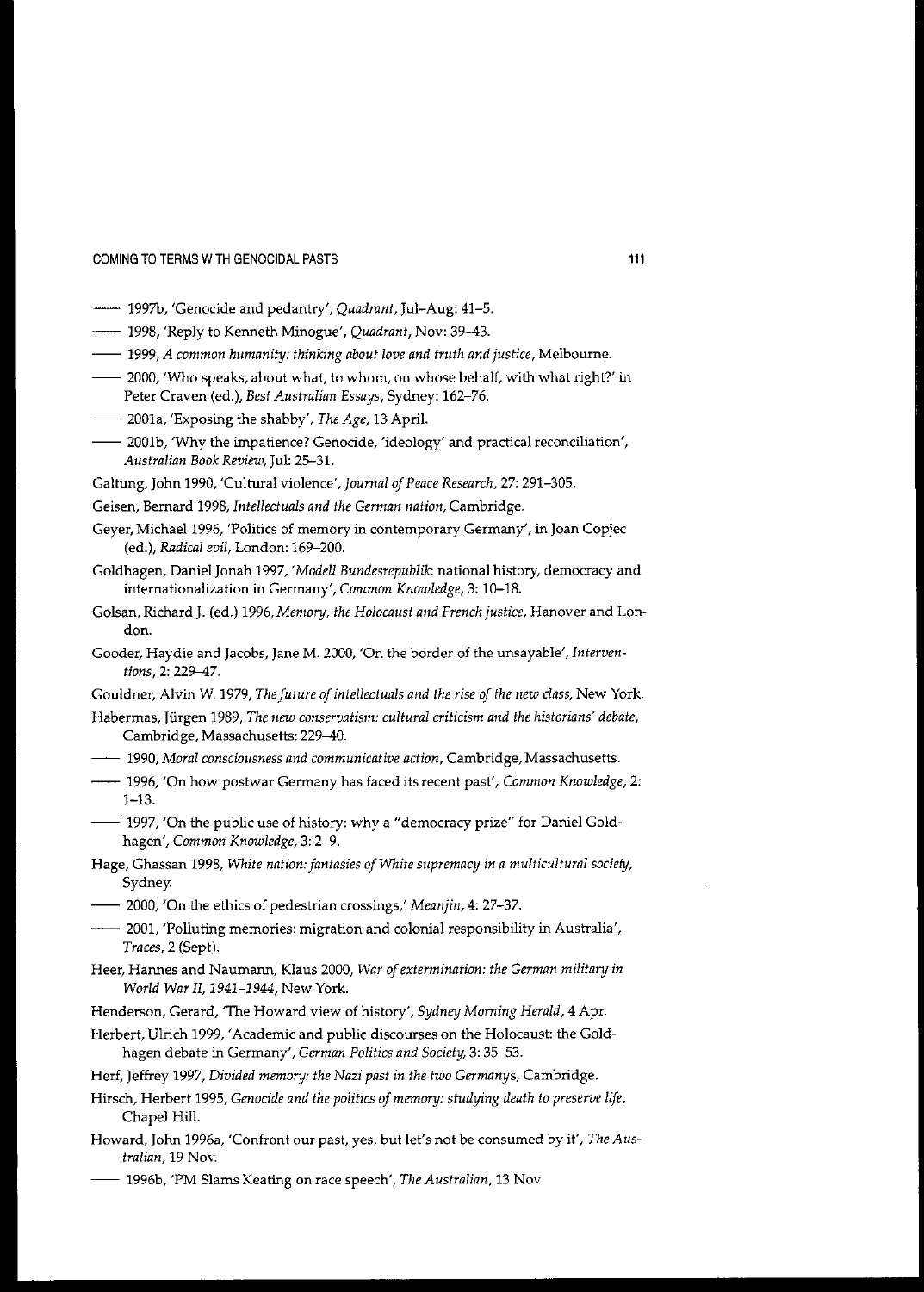-- 2000, 'Towards <sup>a</sup> common destiny', *Sydney Morning Herald,* <sup>12</sup> May: 13.

- Howson, Peter 1999, 'Rescued from the rabbit burrow: understanding the "Stolen Generation,"', *Quadrant,* Jul: 10-14.
- -- 2000, 'Reality and fantasy: the abject failure of Aboriginal policy', *Quadrant,* Apr: 20-24.
- **Hurm, Gerd 1999, 'Community, commitment, and criticism: the rhetorical embedded**ness of Michael Walzer's communitarian theory' in Roland Hagenbiichle and Josef Raab (eds), *Negotiations* of *American national identity*, Tübingen: 368-85.
- **Ivison, Duncan 2000, 'Political community and historical injustice',** *Australasian Journal ofPhilosophy,* 3: 360-73.
- Jay, Martin 1973, *The Dilllectical imagination: a history ofthe Frankfurt School and the Institutefor Socilll Research, 1923-1950,* Boston.
- -- 1998, *Cultural semantics: keywordsfor our time,* Amherst.
- Johns, Garry 2001, 'The failure of Aboriginal separatism', *Quadrant*, May: 9-18.
- Keating, Paul 1995, ed. Mark Ryan, *Advancing Australia: the speeches of Paul Keating*, *Prime Minister,* Sydney.
- Kiernan, Ben 2000, 'Australia's Aboriginal genocide', *Bangkok Post,* 10 Sept.
- Klein, Kerwin Lee 2000, 'On the emergence of memory in historical discourse', Repre*sentations,* 69: 127-50.
- Knightley, Phillip 2000, *Australia: a biography ofa nation,* London.
- LaCapra, Dominick 2001, *Writing history, writing trauma,* llhaca and New York.
- Levey, Geoffrey Brahm 2001, 'Reconciliation and "the banality of evil'", Australian *Financial Review,* 6 Jul (Review Section): 4f.
- Lewis, Alison, 1995, 'Analyzing the trauma of German unification', *New German Critique,* 64: 135-60.
- Maier, Charles S. 1988, *The unmasterable past: history, Holocaust and German national identity,* Cambridge, Massachusetts.
- -- 1993, 'A surfeit of memory? Reflections on history, melancholy and denial' *History and Memory, 136-51.*
- Manne, Robert (ed.) 1982, *The new conservatism* in *Australia,* Melbourne.
- Manne, Robert1993a, 'On political correctness', *Quadrant,* Jan-Feb: 2f.
- -- 1993b, 'The hidden face of freedom of speech', *Sydney Morning Herald,* <sup>9</sup> Aug: 17.
- ---- 1994, The shadow of 1917: the cold war conflict in Australia, Melbourne.
- $-$  1996a, *The culture of forgetting: Helen Demidenko and the Holocaust, Melbourne.*
- -- 1996b, 'The Demidenko affair: free speech and political correctness', *Quadrant,* Jun: &-15.
- -- 1996c, 'Forget the guilt, remember the shame', *The Australian*, 8 Jul: 11.
- -- 1996d, 'Editorial: The Coalition and the Aborigines', Quadrant, Sept: 3f.
- $-$  1997a, 'Paranoid party manifesto', review of 'Pauline Hanson: the truth', Quad*rant,* Jun: 85£.
- 1997b, Editorial: 'Why I have resigned', *Quadrant*, Dec: 2f.
- -- **1998,** *The way we live now: the controversies ofthe nineties,* **Melbourne.**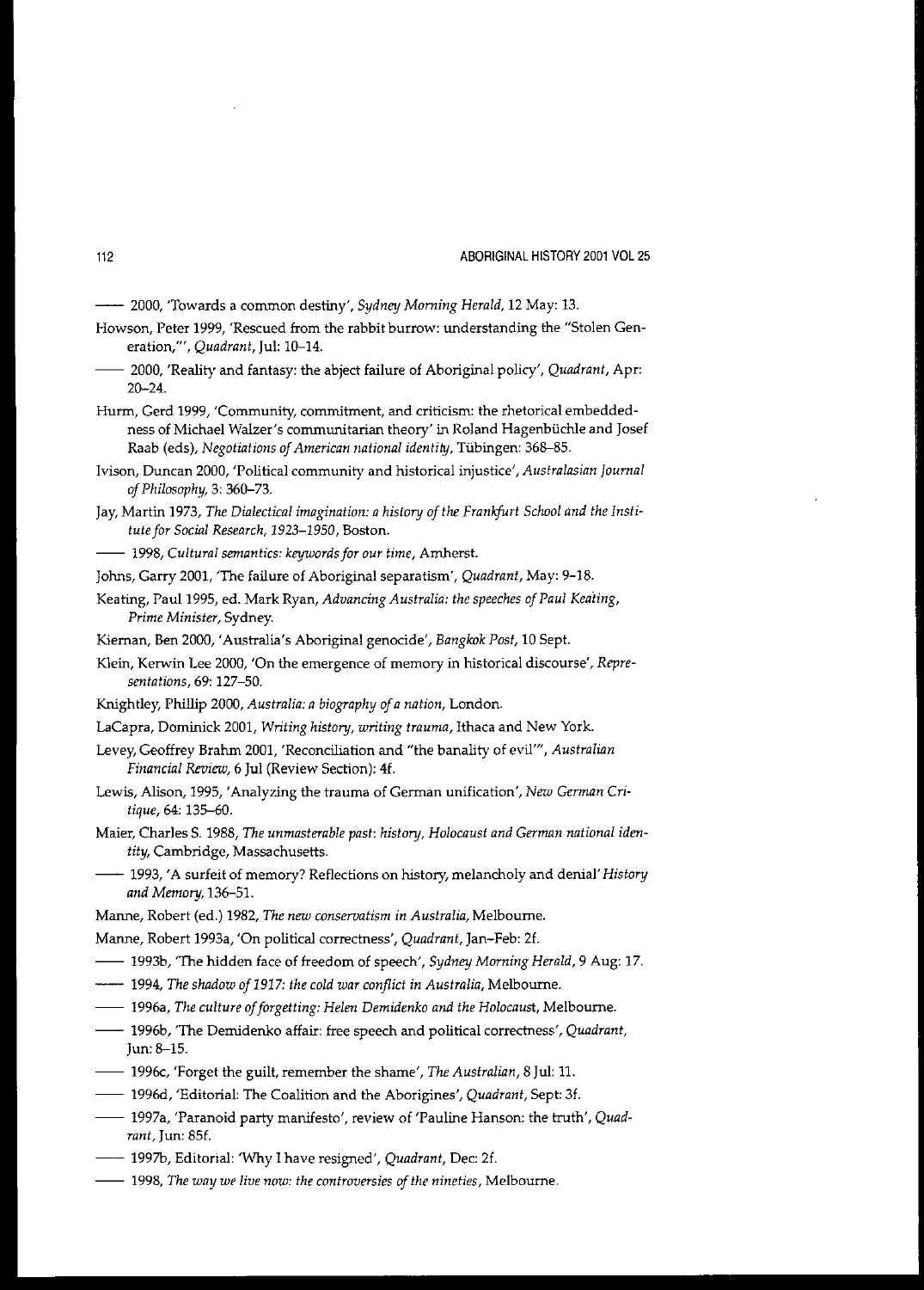- -- 2000, 'Honesty is the best Federation policy', *Sydney Morning Herald,* <sup>20</sup> Nov: 14.
- -- 2001a, 'In denial: the Stolen Generations and the Right', *Australian Quarterly Essay,* 1.
- -- 2001b, 'My country -- a personal journey', Deakin Lecture, Melbourne, 20 May 2001, unpublished ms.
- -- 2001c, 'Charting <sup>a</sup> new course for Black survival', *Sydney Morning Herald,* <sup>16</sup> Jul: 22.

Manne, Robert et a1. 2001, *'In denial:* Correspondence', *Australian Quarterly Essay, 2.*

- **Marcus€,Harold 1998, 'The revival of Holocaust awareness in West Germany, Israel,** and the United States', in Carol Fink, Philipp Gassert and Dellef Junker (eds),1968: *the world transformed,* Cambridge: 421-38.
- -- 2001, *Legacies ofDachau: the uses and abuses ofa concentration camp, 1933-2001,* Cambridge.
- McAdams, A. James (ed.) 1997, *Transitional justice and the rule of law in new democracies,* **Notre Dame, Indiana.**
- McGuinness, Padraic P. 1998, 'The political elites' contribution to Hansonism', in Tony Abbot! et a1. (eds), *Two nations,* Melbourne: 131-40.
- -- 2000a, 'Assimilation, Christians, and the Vicar of Bray', *Quadrant,* Jun: 2-4.
- -- 20DOb, 'Aboriginal history: Black and White views won't do', *The Australian, <sup>16</sup>* Nov: 18.
- -- 2001, 'This talkfest is not on the road to reconciliation', *Sydney Morning Herald, <sup>15</sup>* Feb: 14.
- McKenna, Mark 1997, 'The Black-arrnbandwagon', *Eurekn Street,* 7: 17-19.
- Markus, Andrew 1996, 'Between Mabo and a hard place: race and the contradiction of conservatism', in Bain Attwood (ed.), *In the age ofMabo: history, Aborigines and Australia,* Sydney: 88-99.
- -- 2001, *Race: John Howard and the remaking ofAustralia,* Sydney.
- Milner, Andrew 2000, 'Class and cultural production', *Arena Journal,* 15: 117-37.
- Minogue, Kenneth 1998, 'Aborigines and Australian apologetics', *Quadrant,* Sept: 11-20.
- Minow, Martha 1998, *Between vengeance and forgiveness: facing history after genocide and mass violence,* **Boston.**
- Mitscherlich, Alexander and Margarete 1975, *The inability to mourn: principles of collective behavior,* **New York.**
- Moeller, Robert 2000, *War stories: the search for a usable past in the Federal Republic ofGermany,* Berkeley.
- Morgan, Palrick 1999, 'The end of fortress Australia', *The Adelaide Review,* Sept.
- Moses, A. Dirk 1998a, 'Structure and agency in the Holocaust: Daniel J. Goldhagen and his Critics', *History and Theory,* 2: 194-219.
- $-$  1998b, 'The state and the student movement, 1967–1977', in Gerard de Groot (ed.) *Student protest: the sixties and after,* London: 139-49.
- -- **1999, 'The Forty-Fivers: <sup>a</sup> generation between fascism and democracy',** *German Politics and Society,* 1: 95-127.
- -- **2000a, <sup>I</sup> An antipodean genocide? The origin of the genocidal moment in the colo**nization of Australia', *Journal of Genocide Research,* 1: 89-105.
- -- 2000b, 'Right's historical wrongs, *The Australian,* <sup>19</sup> *Jul: 38.*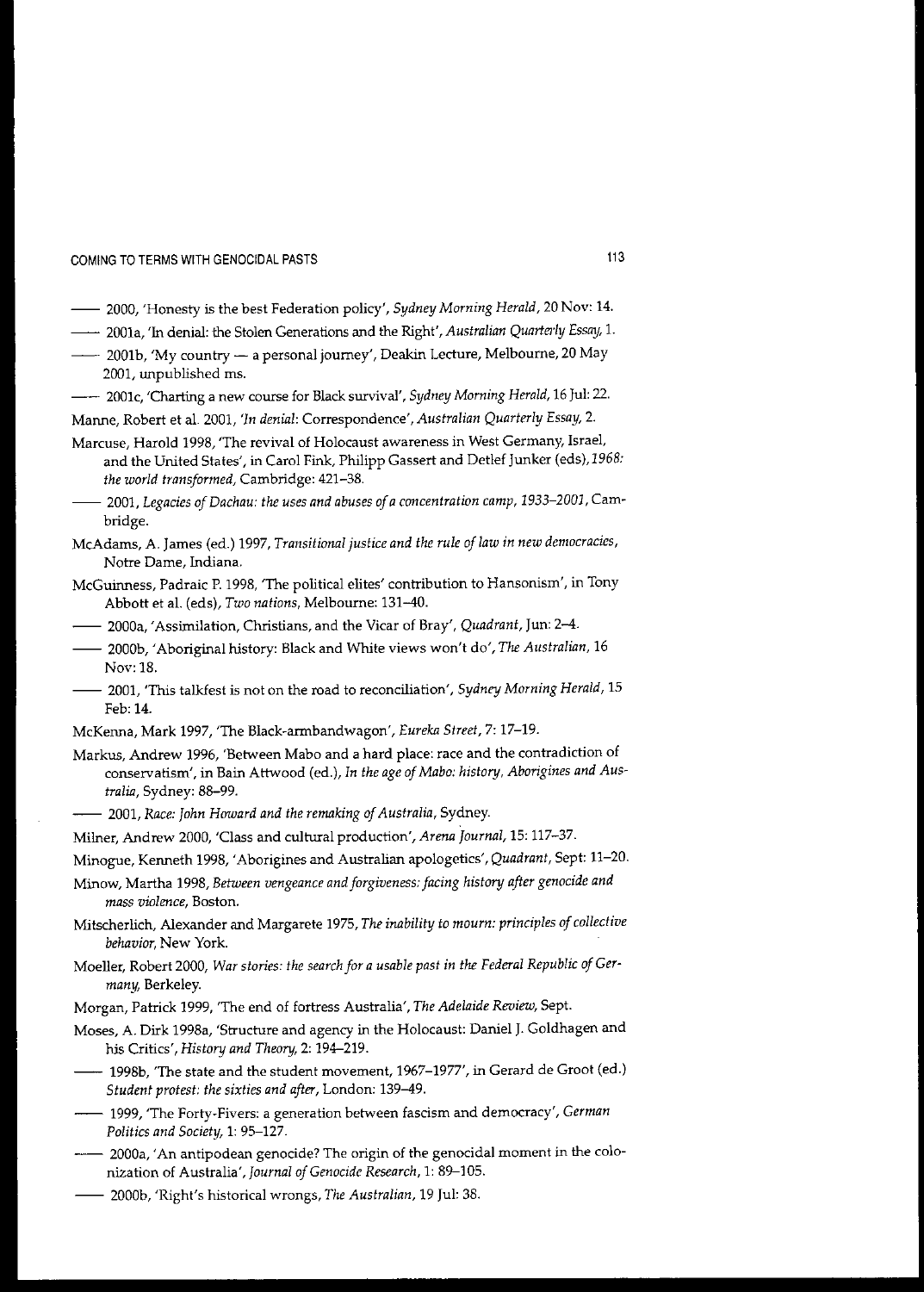- Muller, Jerry Z. 2000, 'German neoconservatism and the history of the Bonn Republic, *1968-1985', German Politics and Society,* 1 (Spring): 1-32.
- **Muller, Jan-Wemer 2000,** *Another country: German intellectuals, unification and national identity,* **New Haven.**
- **Nauman, Michae12000, 'Remembrance and political reality: historical consciousness in** Germany after the Genocide', *New German Critique,* 80 (Spring-Summer): 17-28.
- Novick, Peter 1999, *The Holocaust in American life,* New York.
- Olick, Jeffrey K. 1998, 'What does it mean to normalize the past? Official memory in German politics since 1989', *Social Sciences History,* 22: 547-71.
- -- 1999, 'Collective memory: the two cultures', *Sociological Theory,* 3: 333-48.
- $-$  and Coughlin, Brenda, forthcoming, 'The politics of regret: analytical frames', in John B. Torpey (ed.), *The politics of the past: repairing historical injustices*, New York.
- -- and Levey, Daniel 1997, 'The Holocaust: collective memory and cultural constraint', *American Sociological Review,* 6: 921-37.
- -- and Robbins, Joyce 1998, 'Social memory studies: from "collective memory" to the historical sociology of mnemonic practices', *American Review of Sociology,* 24: 105- 40.
- Partington, Geoff 2000, 'The origins of the Bennelong Society: an evaluation of a workshop: Aboriginal policy failure, reappraisal and reform', www.bennelong.com.au.
- Patton, Paul 1995, 'Mabo, freedom and the politics of difference', *Australian Journal of Political Science: 109-19.*
- Postema, Gerald 1991, 'On the moral presence of our past', *McGill Law Journal,* 4: 1153- 80.
- Povinelli, Elizabeth A. 1998, 'The state of shame: Australian multiculturalism and the crisis of Indigenous citizenship', *Critical Inquiry,* 24: 575-610.
- Reynolds, Henry 2000, 'The public role of history', *Dissent,* 3 (Spring): 2-5.
- -- 2001a, 'From armband to blindfold', *Australian's Review ofBooks,* Mar: 8-9,26.
- -- 2001b, *An indelible stain? The question ofgenocide in Australia's history,* Sydney.
- Romeo, Antonella 2000, 'Die geraubte Generation', *Die Zeit,* 23, 13 May: 15f.
- Ryan, Lynda1l2001, 'Postcolonialism and the *Historian',Australian Historical Association Bulletin*, 92(Jun): 31-7.
- Samuels, Gordon 2000, 'One past, one future for us all', *The Australian,* 15 Nov: 13.
- Sandall, Roger 2001, 'Romancing the Stone Age', *Sydney Morning Herald* (Spectrum), 12- 13 May: 2f.
- Schaap, Andrew 2001, 'Guilty subjects and political responsibility: Arendt, Jaspers and **the resonance of the 'German question' in politics of reconciliation',** *Political Studies,* 49: 749-66.
- Schelsky, Helmut 1975, *'Die Arbeit tun die Anderen': Klassenkampjt und Priesterherrschajt der Intellektuellen,* Opladen.
- Schmid, Thomas 2000, 'Australiens Holocaust', *Die Zeit,* 23 (13 May): 78.
- **Schwan, Gesine 2001,** *Politics and guilt: the destructive power ofsilence* **<sup>I</sup> Lincoln.**
- Sheehan, Paul 2001, 'Saved, not stolen: laying the genocide myth to rest', *Sydney Morning Herald,* 4 Jul: 22.